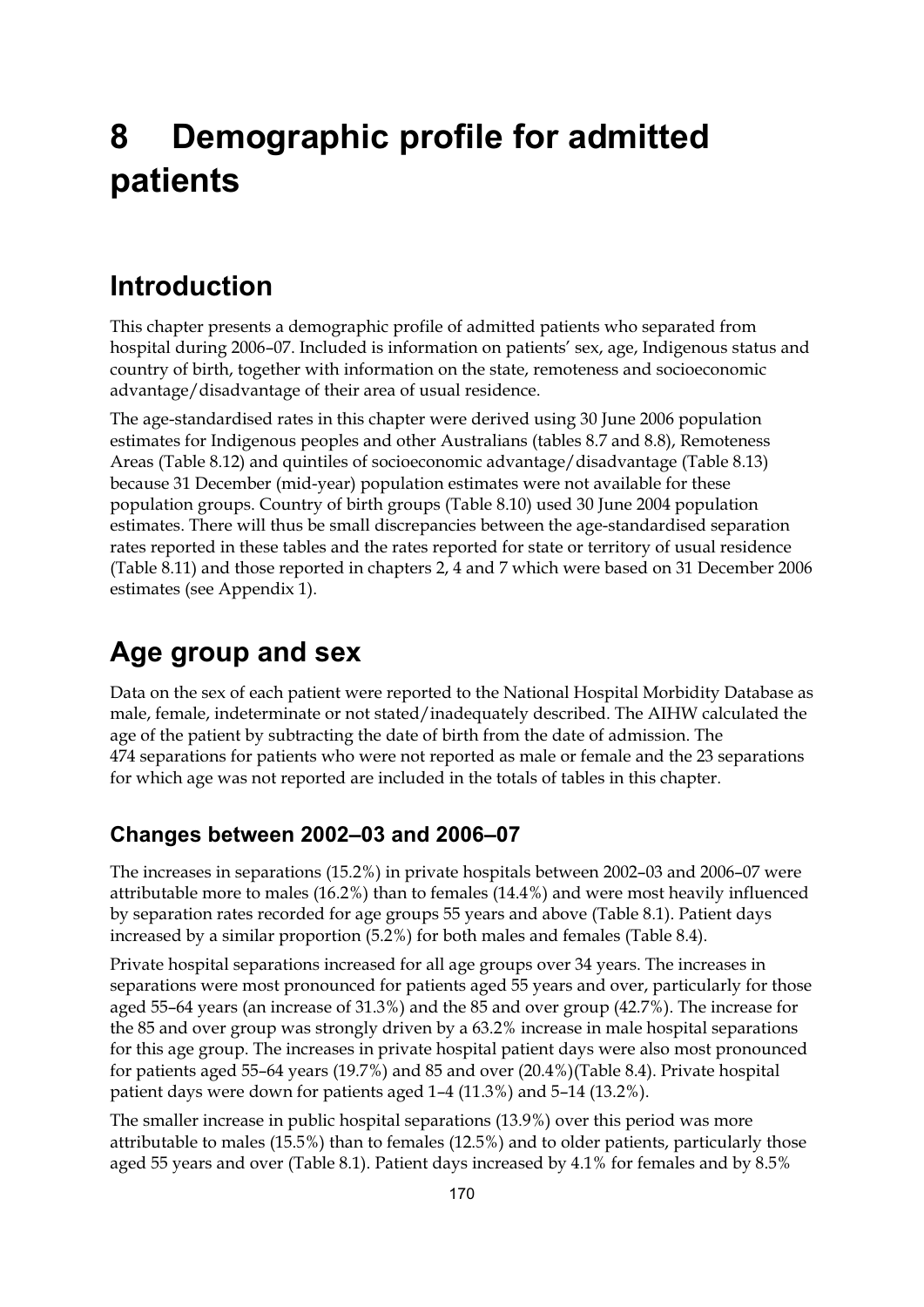for males (Table 8.4). In Public hospitals, separations increased by 25.0% for patients aged 75–84 years and by 25.3% for those aged 85 years and over, but decreased by 4.3% for children aged 1 to 4 years. Patient days decreased for patients aged 1–34 years.

#### **Sex and age profiles in 2006–07**

Nationally, separations per 1,000 population were higher for females than for males in all age groups from 15 to 54 years in 2006–07 (Figure 6 in Hospitals at a glance).

Females outnumbered males in separations from public hospitals (2,401,439 separations, 51.5% of total) and from private hospitals (1,619,489 separations, 55.1% of total) in 2006–07 (tables 8.2 and 8.3). There were more public hospital separations for females than males in all age groups in the 15–44 years range, and in all age groups from 15–54 years in private hospitals. These age groups include the child-bearing ages for women. In the 85 years and over age group, there were more separations for females than males for both public and private hospitals.

Females also accounted for more patient days than did males (tables 8.5 and 8.6). In public hospitals, they accounted for 51.4% (8,961,104) of patient days, and for more patient days than males in the age range from 15 to 44 years and 75 years and over. In private hospitals, females accounted for 58.0% (4,338,035) of patient days, and for more patient days than males in age groups in the 15–64 years range and 75 years and over.

Persons aged 55 years and over accounted for a large proportion of admitted patient activity across the combined sectors in 2006–07. They accounted for 23.9% of the estimated resident population at 30 June 2006 and contributed 51.7% of separations (over 3.9 million) and 60.5% of patient days (over 15.1 million) (tables 8.2, 8.3, 8.5 and 8.6). Persons over 64 years of age also had more separations per 1,000 population than any other age. Persons aged 75 years and over had higher average lengths of stay than any age group other than children under 1 year old (figures 6 and 8 in 'Hospitals at a glance').

# **Indigenous status**

Tables 8.7, 8.8 and 8.9 contain summary statistics on separations by Indigenous status as supplied by states and territories as defined in the *National health data dictionary* definition (HDSC 2006). Information by Indigenous status is also provided in Chapter 5 Non-admitted patient care, Chapter 9 Principal diagnoses for admitted patients and Chapter 10 Procedures for admitted patients.

The quality of Indigenous status data in the National Hospital Morbidity Database is variable, so the data in this chapter should be used with caution.

The AIHW report *Improving the quality of Indigenous identification in hospital separations data* (AIHW 2005c) recommended that when using Indigenous status information for analytical purposes, the data for only Queensland, Western Australia, South Australia, and for Public hospitals in the Northern Territory, should be used.

In 2007, an audit was performed to assess the level of identification of Indigenous patients in all states and territories. The results of the audit confirmed the inclusion of data for Queensland, Western Australia, South Australia and the Northern Territory, and also concluded that the level of identification of Indigenous patients in New South Wales and Victoria had improved to the point where data from these two states could now be included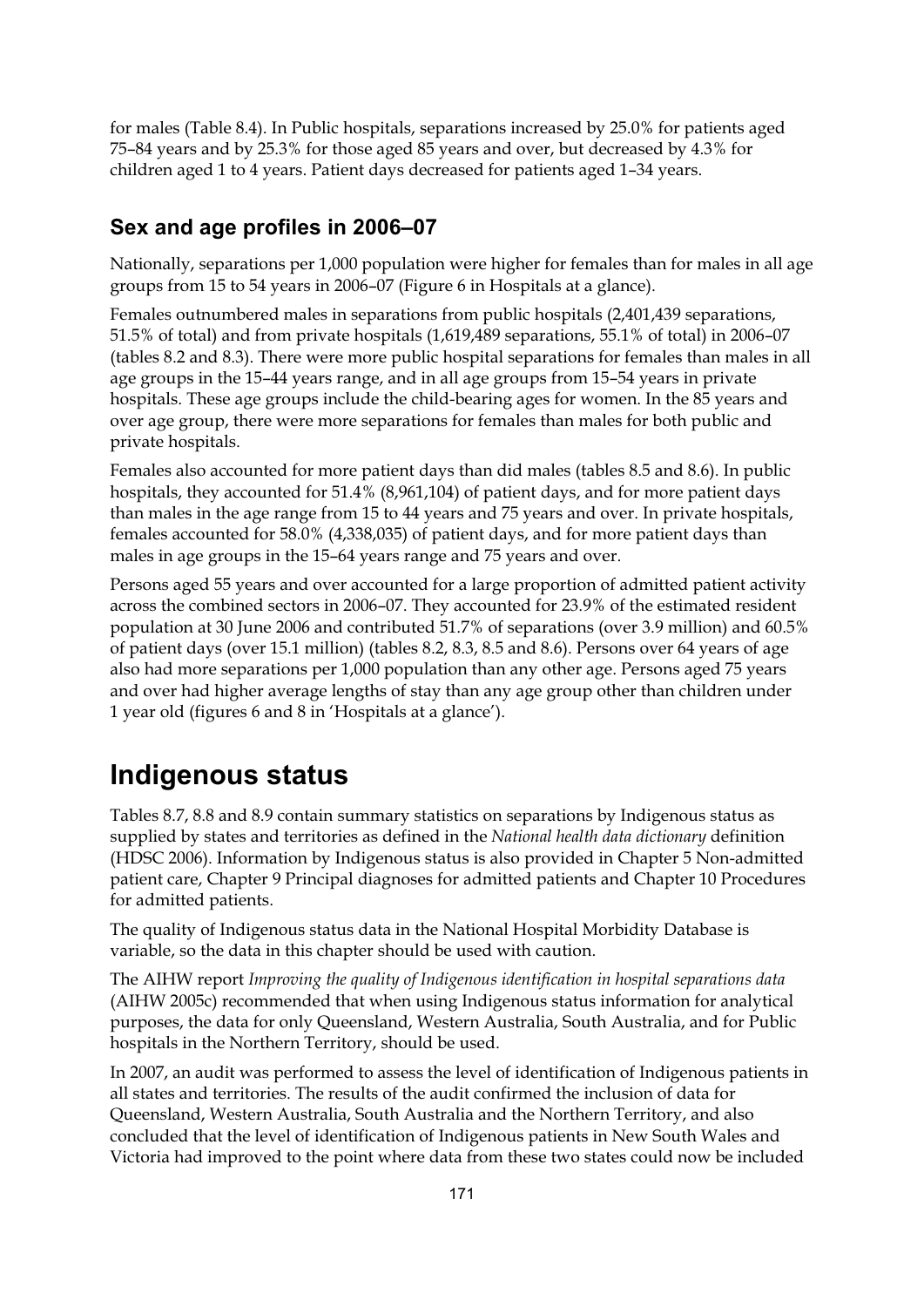in these analyses. The AIHW will publish details of the audit in 2008, including the methodology and results for all states and territories.

Tables 8.7 and 8.8, therefore, include an additional column which provides subtotals and separation rates for the six jurisdictions with data of sufficient quality (as above). Table 8.9 and Figure 8.1 include data from these six jurisdictions only. Data for the Northern Territory in these analyses are for public hospitals only. Note that data for the six jurisdictions are not necessarily representative of all states and territories.

The 2005 report also recommended that data for all jurisdictions be shown to provide information on the number of overnight and total separations for Indigenous patients and for monitoring data quality. Hence, data for public hospitals in Tasmania and the Australian Capital Territory are included in tables 8.7 and 8.8, although separation rates are not published for those jurisdictions. These tables present the categories *Aboriginal but not Torres Strait Islander origin*, *Torres Strait Islander but not Aboriginal origin*, *Aboriginal and Torres Strait Islander origin*, *Neither Aboriginal nor Torres Strait Islander origin*, and *Not reported*.

For the six jurisdictions, age-standardised separation rates per 1,000 population are presented for the three Indigenous categories in aggregate and for *Other Australians* (including those whose status was *Not reported*). Also presented are rate ratios for the age-standardised separation rates for persons identified as *Indigenous Australian* compared with those for *Other Australians*. A rate ratio greater than 1.0 indicates a higher separation rate for *Indigenous Australians* than for *Other Australians*. These rates are influenced by the quality of the data on Indigenous status, which varied among the states and territories, as described below.

For 2006–07, there were 258,611 separations for patients reported as *Indigenous Australian*. About 99% of these separations were reported for the six jurisdictions with data of sufficient quality. The six-jurisdictions-only data show that 92.0% of separations for *Indigenous Australians* were reported as *Aboriginal but not Torres Strait Islander origin*, 4.9% were reported as *Torres Strait Islander but not Aboriginal origin* and 3.1% were reported as *Aboriginal and Torres Strait Islander origin*. Over 94% of separations of *Indigenous Australians* in 2006–07 were from the public sector (239,586), whereas 60.1% of separations for *Other Australians* were from the public sector.

For the six jurisdictions combined, there were 868.3 separations per 1,000 population of *Indigenous Australians* reported in 2006–07. This was almost two and a half times the separation rate for *Other Australians* (352.6). About four-fifths of the difference between these rates was attributable to higher separation rates for *Indigenous Australians* with a principal diagnosis of *Care involving dialysis (Z49)* or with a procedure of *Haemodialysis* (Block 1060) (see tables 9.22 and 10.20). The Northern Territory reported the largest number of separations of *Indigenous Australians* per 1,000 Indigenous population (1,584.8), followed by Western Australia (1,101.1). The Northern Territory also reported the largest rate ratio for separations (6.8), indicating that the separation rate for *Indigenous Australians* was 6.8 times the rate for *Other Australians*.

For the six jurisdictions, 41.7% of separations for patients reported as *Indigenous Australians* in 2006–07 were for overnight stays (105,957) (Table 8.8), and 1.3% of overnight separations of *Indigenous Australians* were from the private sector (1,349). There were 298.6 overnight separations of *Indigenous Australians* reported per 1,000 Indigenous population. This was almost twice the rate for *Other Australians* (156.8). The Northern Territory reported the highest rate of overnight separations for *Indigenous Australians* per 1,000 Indigenous population (380.6) along with the largest separation rate ratio for overnight separations (3.0).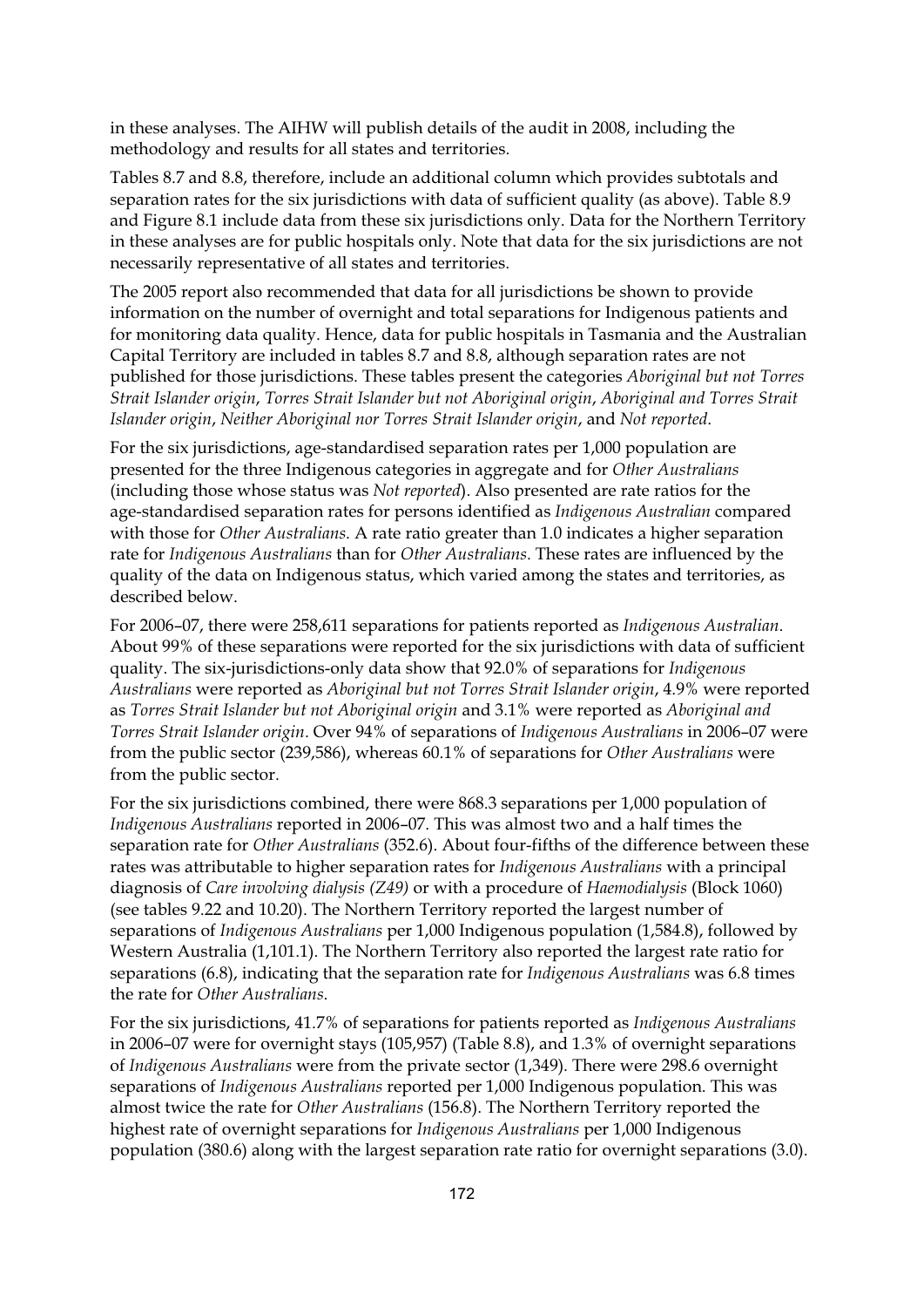Table 8.9 contains separation data for the six jurisdictions by Indigenous status, age group and sex in 2006–07. The proportion of separations for *Indigenous Australian* females (56.6%) was higher than that for *Other Australian* females (52.8%). A higher proportion of separations reported for *Indigenous Australians* in 2006–07 were for those aged 64 years and under, compared with separations for *Other Australians*. Only 11.2% of separations for *Indigenous Australians* were reported among those aged 65 years and over, compared with 36.9% of separations for *Other Australians*.

Age-specific separation rates per 1,000 population for *Indigenous Australian* males and females are compared in Figure 8.1 with those for other males and females. The rates for *Indigenous Australian* males and females were higher than those for other males and females across all age groups. Separation rates for *Indigenous Australians* in older age groups are subject to variability because of the relatively small populations in these age groups.

#### **Quality of Indigenous status data**

Overall, the quality of the data provided for Indigenous status in 2006–07 is considered to be in need of some improvement, being considered acceptable by New South Wales, Victoria, Queensland, Western Australia, South Australia and the Northern Territory. Data on Indigenous status in this chapter should therefore be interpreted with some caution.

As mentioned above, New South Wales conducted an audit of the admitted patient data collection in March/April 2007. The audit covered 20 hospitals drawn from metropolitan, inner regional, outer regional and remote locations, and involved a face to face interview of some 3,000 patients. The audit resulted in a completeness rating of Indigenous identification of 82% in metropolitan hospitals to 100% in remote hospitals, with a state average of 89%. The outcome of the audit has resulted in a decision to include New South Wales Indigenous hospital data in national publications from 2004–05 onwards.

The Victorian Department of Human Services reports that, despite data quality improvement in recent years, Indigenous status data for 2006–07 should still be considered to undercount the number of Aboriginal and Torres Strait Islander patients. Since 2004–05, additional Aboriginal Hospital Liaison Officers and Policy/Planning Officers have been employed and at many hospitals the quality of Indigenous status data has improved. As noted above, the recent audit of Indigenous identification in hospital separations data found that the quality of identification in Victoria had improved sufficiently to be included in national reporting from 2004–05 onwards.

Queensland Health notes that for the 2006–07 financial year, Indigenous status was not reported for 6.4 per cent of admitted patient separations (1.8 per cent of public hospital separations and 11.3 per cent of private hospital separations). The level of non-reporting of Indigenous status in public hospitals remained virtually the same as that reported in the 2005–06 financial year, but for private hospitals the level of non-reporting increased slightly. Available evidence continues to suggest that the number of Indigenous separations is significantly understated in the Queensland hospital morbidity data due to non-reporting as well as misreporting of Indigenous status. Queensland Health is committed to continuing to address these issues.

The Western Australian Department of Health regards its Indigenous status data as being of a good quality. Quality improvement activities, including cross-referencing between metropolitan and country hospitals, continue to enhance the accuracy of this data element.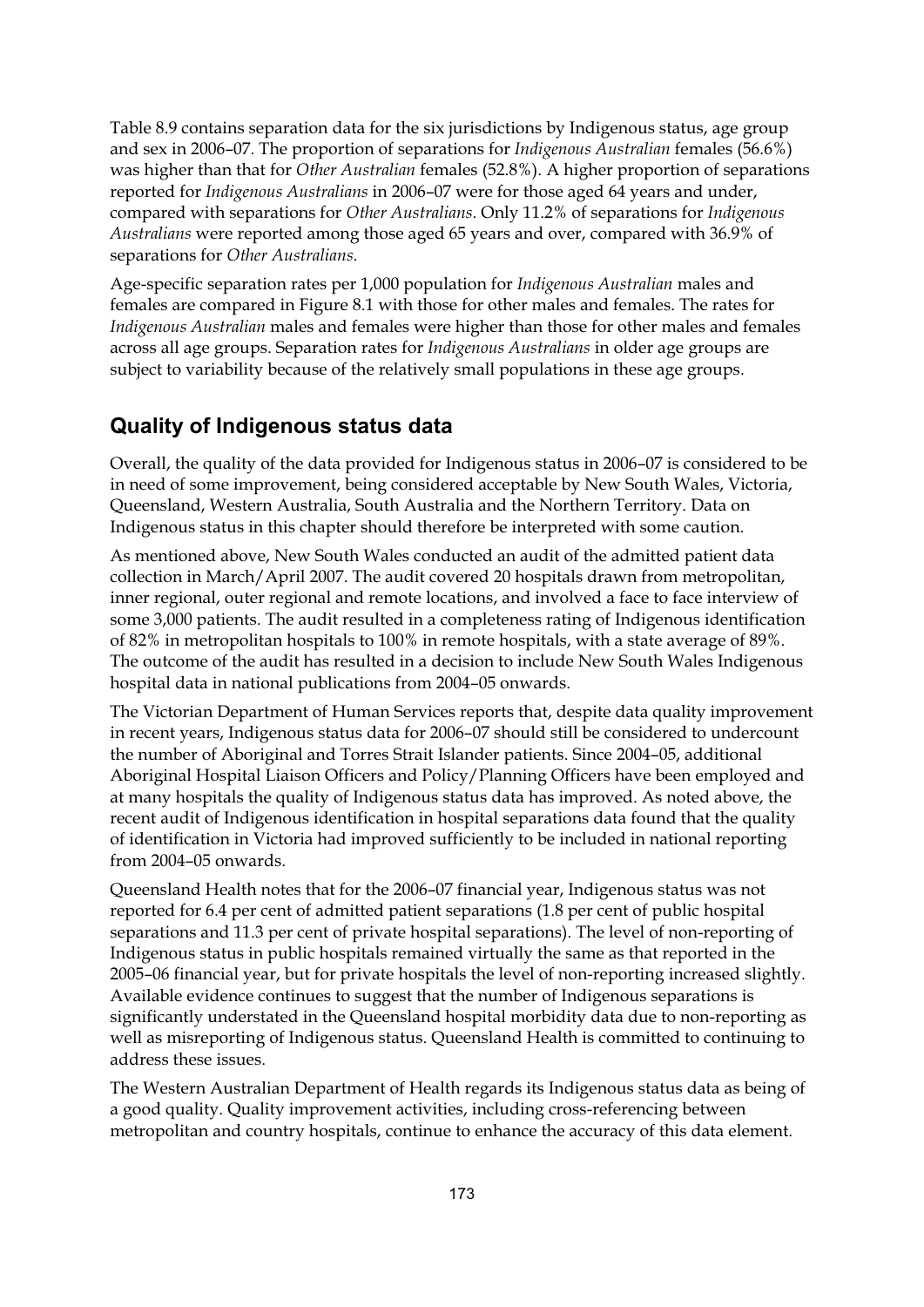The South Australian Department of Health regards its 2006–07 Indigenous status data as suitable for inclusion in national statistical reports. It is known that standards for identification are better in country hospitals than metropolitan hospitals, and that adoption of the national standard is variable amongst health care units. As a result the Department initiated a project to improve compliance with the national standard. Greater compliance was achieved in 2006–07, and is expected to increase further in 2007–08. For a number of years a 30% loading has been applied to casemix payments for Indigenous separations in public hospitals, which acts as an incentive for improved identification.

The Tasmanian Department of Health and Human Services reports that the quality of Indigenous status data improved in 2006–07 and the number of separations where Indigenous status was not stated improved in both sectors. The Department is continuing to monitor and implement actions to improve the coverage and quality of Indigenous data in both the public and private sectors.

The Australian Capital Territory Department of Health notes that the level of reporting of Indigenous status for 2006–07 appears to be on a par with reporting to 2005–06. It is understood that Indigenous status continues to be under-reported.

The Northern Territory Department of Health and Community Services reported that the quality of its 2006–07 Indigenous status data is considered to be acceptable. The Department retains historical reporting of Indigenous status and individual client systems receive a report (for follow up) of individuals who have reported their Indigenous status as *Aboriginal* on one occasion and as *Torres Strait Islander* on another. All management and statistical reporting, however, is based on a person's most recently reported Indigenous status.

# **Country of birth**

In 2006–07, all states and territories supplied country of birth details coded to the Australian Bureau of Statistics' Standard Australian Classification of Countries (SACC) as specified in the *National health data dictionary, version 12 supplement* (AIHW 2004b).

Australian-born patients accounted for 72.7% (5,528,772) of total separations, 71.5% in the public sector and 74.7% in the private sector (Table 8.10). The age-standardised separation rate for the Australian-born population was higher (379.6 per 1,000 population) than that for the overseas-born population (315.9 per 1,000). Persons born in North-East Asia had the lowest separation rate at 242.4 per 1,000 population.

Country of birth groups differed markedly in the proportion of their total separations within the public sector. Some 60% of separations of Australian-born patients were in the public sector, as were over 75% of separations for patients born in Fiji, Samoa, Croatia, Greece, Lebanon, Philippines and Vietnam. Fewer than 50% of separations for patients born in Hong Kong and Macau, the United States of America and South Africa were in the public sector.

# **Area of usual residence**

The *National health data dictionary* specifies that data on the usual residence of patients should be provided as the state or territory and the Statistical Local Area (SLA) of usual residence. Patients' SLAs have been assigned to Remoteness Areas to enable reporting of hospital separations by Remoteness Area of usual residence. Details of the data provided by states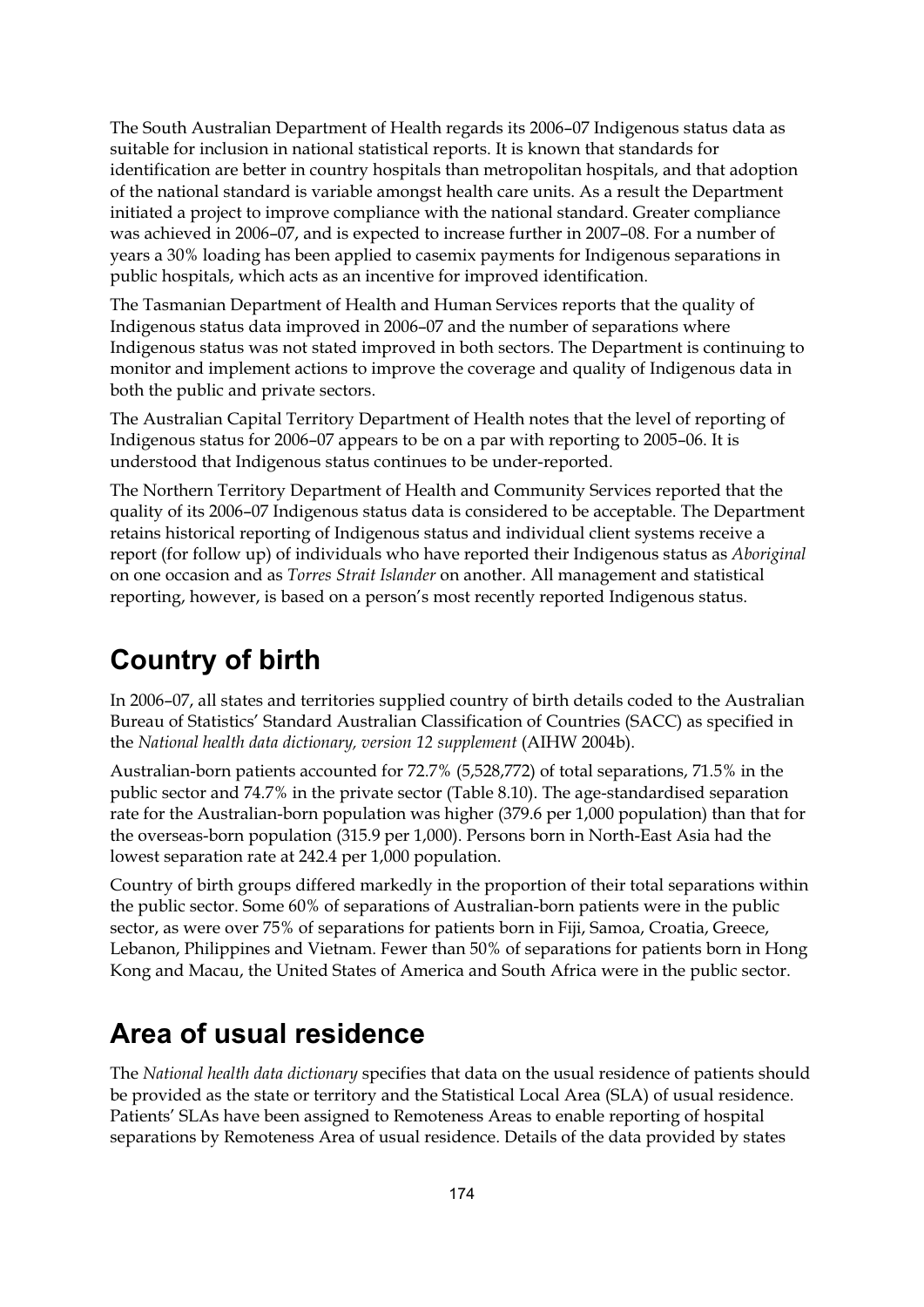and territories and the mapping process conducted by the AIHW to assign 2006 SLA codes and Remoteness Area categories to separation records can be found in Appendix 1.

Patients' SLAs have also been assigned to categories of the Index of Advantage/ Disadvantage, one of a set of Socio-Economic Indexes for Areas 2006 (termed 'SEIFA 2006') constructed by the Australian Bureau of Statistics based on data from the 2006 population census (ABS 2008). SEIFA 2006 is discussed in more detail in Appendix 1.

Tables 8.11, 8.12 and 8.13 present selected separation statistics by hospital sector and sameday status for each state or territory of usual residence, Remoteness Area of usual residence and quintile of socioeconomic advantage/disadvantage. The age-standardised separation rates presented in these tables take into account the different age structures of the populations of the states and territories, Remoteness Areas and quintiles of socioeconomic advantage/disadvantage.

#### **State or territory of usual residence**

Table 8.11 presents the number of separations, the separation rate per 1,000 population, the standardised separation rate ratio (SRR) and the 95% confidence interval of the SRR for each state and territory of usual residence. The SRR is the separation rate for the population of interest divided by the separation rate for Australia as a whole. Appendix 1 provides more information on the SRR.

Residents of the Northern Territory had the highest separation rate for public hospitals, 467.4 per 1,000 population. The SRR for residents of the Northern Territory in public hospitals was 2.15, that is, persons usually resident in the Northern Territory had a total separation rate in public hospitals that was 115% higher than the national rate. Among those jurisdictions for which information was published, residents of Queensland had the highest separation rate for private hospitals, 172.1 per 1,000 population. Residents of the Northern Territory had the highest overnight separation rate, 214.4 per 1,000 population.

#### **Remoteness Areas**

Table 8.12 presents the number of separations, the separation rate per 1,000, the SRR and the 95% confidence interval of the SRR for each Remoteness Area. Persons usually resident in Very Remote areas had 504.5 separations per 1,000 population, compared with 357.0 separations per 1,000 population nationwide. The SRR of 1.41 for persons usually resident in Very Remote areas indicates that their separation rate was 41% higher than the national separation rate. The 95% confidence interval applying to this SRR indicates that the difference in the separation rates was statistically significant.

The separation rate for public hospitals was also highest for usual residents of Very Remote areas (454.1 separations per 1,000 population), and the separation rate for private hospitals was highest for usual residents of Major Cities (152.3 separations per 1,000 population) and lowest for Very Remote areas (50.4 separations per 1,000 population).

#### **Socioeconomic advantage/disadvantage**

The Index of Advantage/Disadvantage (from SEIFA 2006) used in this report is categorised into quintiles containing approximately 20% of the total Australian population. Table 8.13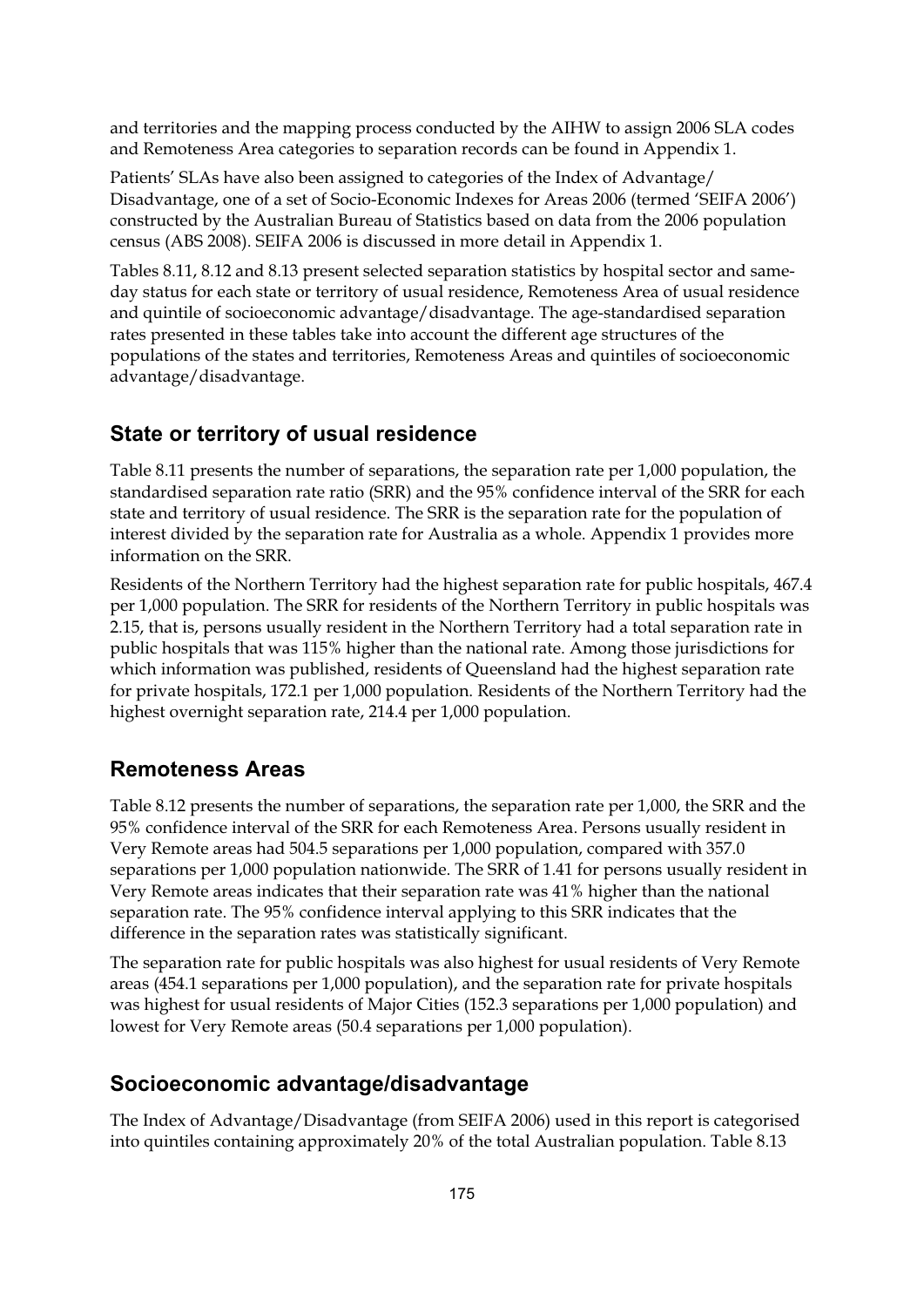presents for each quintile the number of separations, the separation rate per 1,000, the SRR and the 95% confidence interval of the SRR.

Each quintile accounted for between 18.7% and 21.8% of total hospital separations. However, SRRs were statistically different among the quintiles, ranging from 1.08 for the *Most disadvantaged* to 0.97 for the *Most advantaged*.

Use of the public and private hospital sectors was also not evenly spread across the quintiles. The *Most disadvantaged* quintile accounted for 26.9% of separations from public hospitals and 13.8% of separations from private hospitals. In contrast, the *Most advantaged* quintile accounted for 13.1% of separations from public hospitals and 29.5% of separations from private hospitals. Reflecting this, the SRRs for separations from public hospitals decreased progressively from 1.33 for the *Most disadvantaged* quintile to 0.66 for the *Most advantaged* quintile. For private hospitals, the SRRs increased progressively from 0.68 for the *Most disadvantaged* quintile to 1.48 for the *Most advantaged* quintile. The 95% confidence intervals applying to these SRRs indicate that the differences in separation rates from the national rate were statistically significant in all cases.

These relationships are evident in the proportion of public hospital patients within the separations of each quintile. Public hospital patients accounted for 75.5% of separations in the *Most disadvantaged* quintile and 41.4% of separations in the *Most advantaged* quintile.

The SRRs for same-day separations and overnight separations were also unevenly spread across the quintiles. In particular, the SRRs for overnight separations ranged between 1.14 for the *Most disadvantaged* quintile and 0.88 for the *Most advantaged* quintile.

### **Additional data**

Accompanying tables on the Internet at <www.aihw.gov.au> provide information on separations and patient days by 5-year age group, sex, hospital sector and state/territory.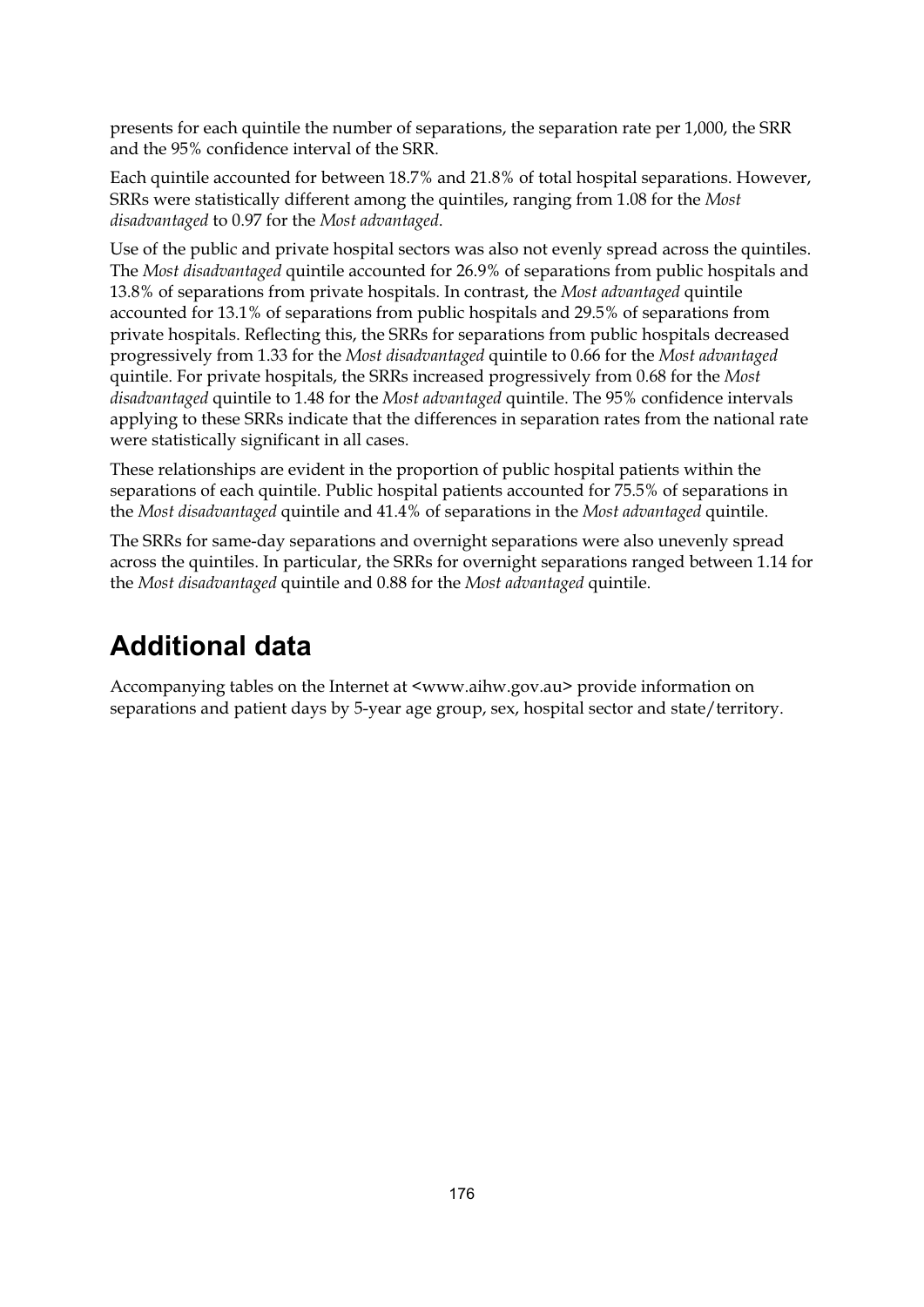|                                 | rdeoir mus of dinner de group and the state |                    |                    |                                                           | ran sector, mentana, 4004. |                    | ž<br>2<br>2                         |                    |                    |                    |                    |                    |                                     |
|---------------------------------|---------------------------------------------|--------------------|--------------------|-----------------------------------------------------------|----------------------------|--------------------|-------------------------------------|--------------------|--------------------|--------------------|--------------------|--------------------|-------------------------------------|
|                                 |                                             |                    |                    | Private hospitals                                         |                            |                    |                                     |                    |                    | Public hospital    |                    |                    |                                     |
|                                 |                                             |                    |                    |                                                           |                            |                    | $2002 - 03$ to<br>Change<br>2006-07 |                    |                    |                    |                    |                    | $2002 - 03$ to<br>Change<br>2006-07 |
| $s_{ex}$                        | Age group                                   | $2002 - 03$        | $2003 - 04$        | ဒို<br>2004                                               | $2005 - 06$                | 2006-07            | (per cent)                          | $2002 - 03$        | $2003 - 04$        | $2004 - 05$        | 2005-06            | 2006-07            | (per cent)                          |
| Females                         | Under                                       | 9,596<br>13,056    | 9,258              | 8,549<br>11,902<br>23,384                                 | 8,617                      | 9,208              |                                     | 50,388             | 50,915             | 47,708             | 50,547             | 51,473             | $2.4$<br>$-2.5$                     |
|                                 | $\overline{1}$                              |                    | 12,058             |                                                           | 11,767                     | 11,513             | $-11.8$                             | 59,431             | 59,733             | 56,511             | 57,760             | 57,430             |                                     |
|                                 | $5 - 14$                                    | 24,468             | 23,379             |                                                           | 23,498                     | 22,709             |                                     | 72,801             | 73,408             | 74,422             | 75,277             | 76,854             | ݡ                                   |
|                                 | $15 - 24$                                   | 97,724             | 97,019             |                                                           | 103,046                    | 105,216            |                                     | 205,778            | 208,857            | 212,048            | 218,744            | 224,352            | q                                   |
|                                 | $25 - 34$                                   | 198,321            | 194,978            | 98,920<br>195,885<br>218,718                              | 196,946                    | 196,449            | $-0.9$                              | 341,094            | 342,996            | 345,143            | 357,690            | 360,874            | 5.8                                 |
|                                 | $35 - 44$                                   | 205,990            | 207,170            |                                                           | 225,395                    | 232,398            | 12.8                                | 245,903            | 248,933            | 255,842            | 266,199            | 280,725            | 14.2                                |
|                                 | 45-54                                       | 219,913            | 225,615            |                                                           | 234,971                    | 243,382            | 701                                 | 229,325            | 235,139            | 239,259            | 247,949            | 257,045            | 12.1                                |
|                                 | $55 - 64$                                   | 210,069            | 228,225            |                                                           | 259,41                     | 276,141            | 31.5                                | 242,064            | 252,550            | 254,879            | 269,403            | 290,579            | 20.0                                |
|                                 | $65 - 74$                                   | 188,927            | 197,423            | 230,407<br>240,426<br>206,536<br>210,725<br>64,582        | 214,537<br>217,958         | 225,418            | 19.3                                | 285,697            | 294,868<br>291,386 | 298,652<br>299,848 | 306,785            | 323,299<br>327,023 | 13.2                                |
|                                 | $75 - 84$                                   | 188,606            | 201,097            |                                                           |                            | 221,080            | 17.2                                | 276,622            |                    |                    | 314,400            |                    | $\frac{8}{1}$                       |
|                                 | 85 and over                                 | 59,283             | 62,226             |                                                           | 70,406                     | 75,975             | 28.2                                | 125,113            | 129,22             | 131,679            | 142,336            | 151,781            | $\frac{3}{2}$                       |
|                                 | Total <sup>(b)</sup>                        | 1,415,954          | 1,458,449          | 1,510,034                                                 | 1,566,552                  | 619,489            | 14.4                                | 2,134,266          | 2,188,007          | 2,215,998          | 2,307,093          | 2,401,439          | 12.5                                |
| Males                           | ↽<br>Under                                  | 14,559             | 14,546             |                                                           | 13,732                     | 14,254             | $\ddot{q}$                          | 66,300             | 68,187             | 63,576             | 66,427             | 68,782             | $\dot{\circ}$                       |
|                                 | $\overline{1}$                              | 19,051             |                    | 14,147<br>18,777                                          | 18,239                     | 18,003             |                                     | 83,661             | 83,513             | 79,184             | 79,490             | 79,530             | 4                                   |
|                                 | $5 - 14$                                    | 28,679             | 18,469<br>27,490   |                                                           | 27,423                     | 26,502             | -5.5<br>-7<br>-7                    | 102,322            | 103,365            | 102,632            | 104,201            |                    |                                     |
|                                 | $15 - 24$                                   | 61,937             | 61,253             |                                                           | 65,118                     | 65,410             | 5.4                                 | 121,613            | 123,883            | 125,517            | 132,231            | 105,436<br>135,928 | 11.8                                |
|                                 | $25 - 34$                                   | 73,136             | 70,142             | $78,777$<br>$27,249$<br>$70,551$<br>$70,798$<br>$116,798$ | 70,775                     | 70,639             |                                     | 160,929            | 160,570            | 161,690            | 161,561            | 160,425            | ှိ                                  |
|                                 | $35 - 44$                                   | 115,008            | 114,299            |                                                           | 118,227                    | 118,177            | 28<br>09<br>09                      | 195,061            | 197,798            | 202,215            | 210,167            | 218,048            | 11.8                                |
|                                 | $45 - 54$                                   | 170,738            | 172,517            |                                                           | 177,177                    | 181,562            |                                     | 235,611            | 243,517            | 247,860            | 264,058            | 276,744<br>356,235 | 17.5                                |
|                                 | $55 - 64$                                   | 214,389            | 231,790            |                                                           | 266,680                    | 281,310            | 31.2                                | 288,891            | 300,081            | 314,858            | 334,406            |                    | 23.3                                |
|                                 | $65 - 74$                                   | 199,299            | 212,264            |                                                           | 236,289                    | 248,024            | 24.4                                | 355,593            | 358,24             | 365,658            | 380,032            | 401,573            | 12.9                                |
|                                 | $75 - 84$                                   | 198,885            | 212,448            | 175,977<br>249,529<br>222,460<br>222,460<br>51,208        | 225,822                    | 229,131            | 15.2                                | 274,878            | 298,531            | 318,299            | 339,456            | 362,105            | 31.7                                |
|                                 | 85 and over                                 | 42,345             | 47,001             |                                                           | 59,849                     | 69,096             | 63.2                                | 71,580             | 74,792             | 78,855             | 86,88              | 94,596             | 32.2                                |
|                                 | $\mathsf{Total}^{(b)}$                      | 1,138,028          | 1,182,219          | 1,232,383                                                 | , 279, 331                 | ,322,108           | 16.2                                | ,956,492           | 2,012,473          | 2,060,353          | 2,158,917          | 2,259,407          | 15.5                                |
| Persons <sup>(b)</sup>          | Under                                       |                    | 23,831<br>30,530   | 22,700<br>30,679<br>50,633                                | 22,360                     | 23,468             | $-2.9$                              | 116,696            | 119,100            | 111,287            | 116,978            | 120,260            | ო                                   |
|                                 | $\frac{1}{4}$                               | 24, 171<br>32, 108 |                    |                                                           | 30,006                     | 29,516             | $\frac{1}{9}$                       | 143,094            | 143,246            | 135,696            | 137,252            | 136,960            | Å                                   |
|                                 | $5 - 14$                                    | 53, 147            | 50,873             |                                                           | 50,922                     | 49,212             | $-7.4$                              | 175,124            | 176,775            | 177,056            | 179,478            | 182,292            | $\frac{1}{4}$                       |
|                                 | $15 - 24$                                   | 159,662            | 158,273<br>265,121 | 161,791<br>266,436<br>335,517                             | 168,170                    | 170,635            | 6.9                                 | 327,398            | 332,741            | 337,566            | 350,976            | 360,281            | 10.0                                |
|                                 | $25 - 34$                                   | 271,459            |                    |                                                           | 267,721                    | 267,098            | $-1.6$                              | 502,026            | 503,568            | 506,836            | 519,258            | 521,305            | œ.<br>$\omega$                      |
|                                 | $35 - 44$                                   | 321,001            | 321,469            |                                                           | 343,624                    | 350,579            | ၀ i ထ<br>(<br>(                     | 441,062            | 446,743            | 458,062            | 476,366            | 499,137            | 13.2                                |
|                                 | 45-54<br>$55 - 64$                          | 390,654<br>424,461 | 398,133<br>460,015 | <b>3525</b><br>406,3<br>489,9                             | 412,149<br>526,092         | 424,948<br>557,452 | 31.3                                | 464,939<br>530,957 | 552,635<br>478,657 | 487,124<br>569,746 | 512,012<br>603,812 | 533,792<br>646,814 | 14.8<br>21.8                        |
|                                 | $65 - 74$                                   |                    | 409,689            |                                                           | 450,828                    | 473,443            | 21.9                                | 641,300            | 653,112            | 664,323            | 686,819            | 724,873            |                                     |
|                                 | $75 - 84$                                   | 388,228<br>387,492 | 413,546            |                                                           | 443,780                    | 450,212            | 16.2                                | 551,500            | 589,925            | 618,162            | 653,856            | 689,166            | 0.0 m<br>2.8 m<br>2.8 m             |
|                                 | 5 and over                                  | 101,629            | 109,227            | ္ပြ<br>4 29 3<br>4 33 1<br>1 1 5 , 7<br>1 1 5 , 7         | 130,255                    | 145,074            | 42.7                                | 196,694            | 204,014            | 210,547            | 229,21             | 246,377            |                                     |
| $\mathsf{Total}^{(\mathsf{b})}$ |                                             | 2,554,015          | 2,640,708          | 25<br>2,742,4                                             | 2,845,907                  | 2,941,637          | 15.2                                | 4,090,969          | 4,200,517          | 4,276,425          | 4,466,076          | 4,661,280          | 13.9                                |

Table 8.1; Separations<sup>(a)</sup>, by age group, sex and hospital sector. Australia,  $2002-03$  to  $2006-07$ **Table 8.1: Separations(a), by age group, sex and hospital sector, Australia, 2002–03 to 2006–07**  (a) Separations for which the care type was reported as Me wo*orn* with no qualified days, and records for *H*o*spital boarders* and *Posthumous organ procurement* have been exduded.<br>(b) Includes separations for which sex (a) Separations for which the care type was reported as *Newborn* with no qualified days, and records for *Hospital boarders* and *Posthumous organ procurement* have been excluded. (b) Includes separations for which sex and/or age group were not reported.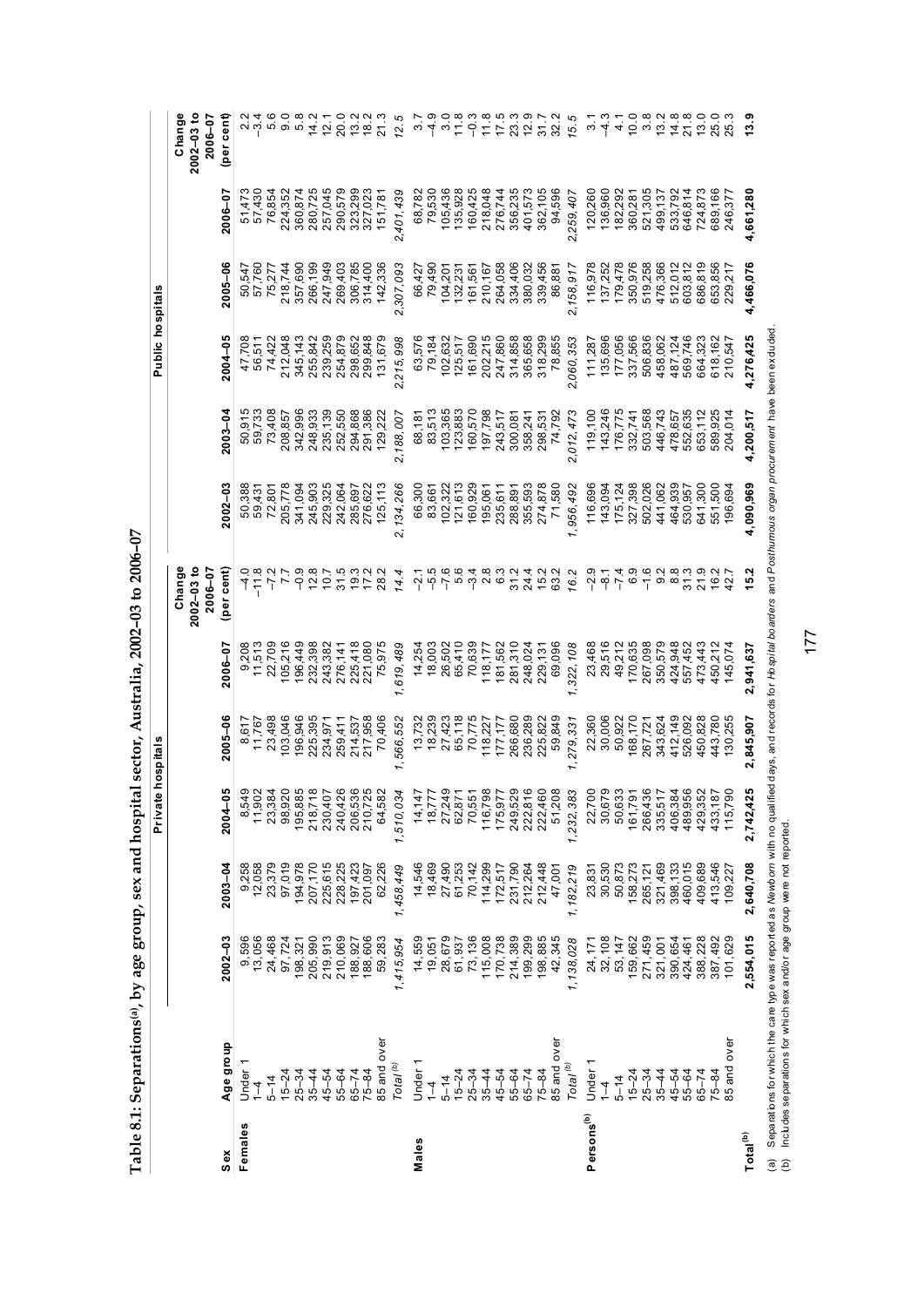|                        | what come of the community of the product of the second the parties. |                                                                             |                                                                                                                                                                                                                                                                                                                                  |   |                                                                                                                                                                                                                                                                                                                                                                                                                                                                                                      |  |                                                                                                                                                                                                                                                                                                                     |                                                                                                                                                                                                                                                                                                                                                                                                                    |
|------------------------|----------------------------------------------------------------------|-----------------------------------------------------------------------------|----------------------------------------------------------------------------------------------------------------------------------------------------------------------------------------------------------------------------------------------------------------------------------------------------------------------------------|---|------------------------------------------------------------------------------------------------------------------------------------------------------------------------------------------------------------------------------------------------------------------------------------------------------------------------------------------------------------------------------------------------------------------------------------------------------------------------------------------------------|--|---------------------------------------------------------------------------------------------------------------------------------------------------------------------------------------------------------------------------------------------------------------------------------------------------------------------|--------------------------------------------------------------------------------------------------------------------------------------------------------------------------------------------------------------------------------------------------------------------------------------------------------------------------------------------------------------------------------------------------------------------|
| Sex                    | Age group                                                            | NSW                                                                         |                                                                                                                                                                                                                                                                                                                                  | ā | રુ<br>જ                                                                                                                                                                                                                                                                                                                                                                                                                                                                                              |  |                                                                                                                                                                                                                                                                                                                     | Total                                                                                                                                                                                                                                                                                                                                                                                                              |
| Females                | Under                                                                | 16,264                                                                      |                                                                                                                                                                                                                                                                                                                                  |   |                                                                                                                                                                                                                                                                                                                                                                                                                                                                                                      |  |                                                                                                                                                                                                                                                                                                                     |                                                                                                                                                                                                                                                                                                                                                                                                                    |
|                        |                                                                      | 20,328                                                                      |                                                                                                                                                                                                                                                                                                                                  |   |                                                                                                                                                                                                                                                                                                                                                                                                                                                                                                      |  |                                                                                                                                                                                                                                                                                                                     |                                                                                                                                                                                                                                                                                                                                                                                                                    |
|                        | $5 - 14$                                                             | 25,346<br>67,292<br>112,659                                                 |                                                                                                                                                                                                                                                                                                                                  |   |                                                                                                                                                                                                                                                                                                                                                                                                                                                                                                      |  |                                                                                                                                                                                                                                                                                                                     |                                                                                                                                                                                                                                                                                                                                                                                                                    |
|                        | $15 - 24$                                                            |                                                                             |                                                                                                                                                                                                                                                                                                                                  |   |                                                                                                                                                                                                                                                                                                                                                                                                                                                                                                      |  |                                                                                                                                                                                                                                                                                                                     |                                                                                                                                                                                                                                                                                                                                                                                                                    |
|                        | $25 - 34$                                                            |                                                                             |                                                                                                                                                                                                                                                                                                                                  |   |                                                                                                                                                                                                                                                                                                                                                                                                                                                                                                      |  |                                                                                                                                                                                                                                                                                                                     |                                                                                                                                                                                                                                                                                                                                                                                                                    |
|                        | $35 - 44$                                                            | 81,691                                                                      |                                                                                                                                                                                                                                                                                                                                  |   |                                                                                                                                                                                                                                                                                                                                                                                                                                                                                                      |  |                                                                                                                                                                                                                                                                                                                     |                                                                                                                                                                                                                                                                                                                                                                                                                    |
|                        | 45-54                                                                | 69,257                                                                      |                                                                                                                                                                                                                                                                                                                                  |   |                                                                                                                                                                                                                                                                                                                                                                                                                                                                                                      |  |                                                                                                                                                                                                                                                                                                                     |                                                                                                                                                                                                                                                                                                                                                                                                                    |
|                        | 55-64                                                                | 82,197                                                                      |                                                                                                                                                                                                                                                                                                                                  |   |                                                                                                                                                                                                                                                                                                                                                                                                                                                                                                      |  |                                                                                                                                                                                                                                                                                                                     |                                                                                                                                                                                                                                                                                                                                                                                                                    |
|                        | $65 - 74$                                                            |                                                                             |                                                                                                                                                                                                                                                                                                                                  |   |                                                                                                                                                                                                                                                                                                                                                                                                                                                                                                      |  |                                                                                                                                                                                                                                                                                                                     |                                                                                                                                                                                                                                                                                                                                                                                                                    |
|                        | $75 - 84$                                                            |                                                                             |                                                                                                                                                                                                                                                                                                                                  |   |                                                                                                                                                                                                                                                                                                                                                                                                                                                                                                      |  |                                                                                                                                                                                                                                                                                                                     |                                                                                                                                                                                                                                                                                                                                                                                                                    |
|                        | 85 and over                                                          | 104,602<br>116,434<br>59,418                                                |                                                                                                                                                                                                                                                                                                                                  |   |                                                                                                                                                                                                                                                                                                                                                                                                                                                                                                      |  |                                                                                                                                                                                                                                                                                                                     |                                                                                                                                                                                                                                                                                                                                                                                                                    |
|                        | Total <sup>(b)</sup>                                                 | 755,492                                                                     |                                                                                                                                                                                                                                                                                                                                  |   |                                                                                                                                                                                                                                                                                                                                                                                                                                                                                                      |  | $\frac{1}{2}$ $\frac{1}{2}$ $\frac{1}{2}$ $\frac{1}{2}$ $\frac{1}{2}$ $\frac{1}{2}$ $\frac{1}{2}$ $\frac{1}{2}$ $\frac{1}{2}$ $\frac{1}{2}$ $\frac{1}{2}$ $\frac{1}{2}$ $\frac{1}{2}$ $\frac{1}{2}$ $\frac{1}{2}$ $\frac{1}{2}$ $\frac{1}{2}$ $\frac{1}{2}$ $\frac{1}{2}$ $\frac{1}{2}$ $\frac{1}{2}$ $\frac{1}{2}$ | $\begin{array}{l} 75.85\, \text{m} \ \text{m} \ \text{m} \ \text{m} \ \text{m} \ \text{m} \ \text{m} \ \text{m} \ \text{m} \ \text{m} \ \text{m} \ \text{m} \ \text{m} \ \text{m} \ \text{m} \ \text{m} \ \text{m} \ \text{m} \ \text{m} \ \text{m} \ \text{m} \ \text{m} \ \text{m} \ \text{m} \ \text{m} \ \text{m} \ \text{m} \ \text{m} \ \text{m} \ \text{m} \ \text{m} \ \text{m} \ \text{m} \ \text{m} \ \$ |
| Males                  | Under 1                                                              | 22,095<br>27,788                                                            |                                                                                                                                                                                                                                                                                                                                  |   |                                                                                                                                                                                                                                                                                                                                                                                                                                                                                                      |  |                                                                                                                                                                                                                                                                                                                     |                                                                                                                                                                                                                                                                                                                                                                                                                    |
|                        | 7                                                                    |                                                                             |                                                                                                                                                                                                                                                                                                                                  |   |                                                                                                                                                                                                                                                                                                                                                                                                                                                                                                      |  |                                                                                                                                                                                                                                                                                                                     |                                                                                                                                                                                                                                                                                                                                                                                                                    |
|                        | $5 - 14$                                                             | 36,299                                                                      |                                                                                                                                                                                                                                                                                                                                  |   |                                                                                                                                                                                                                                                                                                                                                                                                                                                                                                      |  |                                                                                                                                                                                                                                                                                                                     |                                                                                                                                                                                                                                                                                                                                                                                                                    |
|                        | $15 - 24$                                                            | 43,499<br>49,406<br>49,809<br>63,856<br>702,675<br>102,675                  |                                                                                                                                                                                                                                                                                                                                  |   |                                                                                                                                                                                                                                                                                                                                                                                                                                                                                                      |  |                                                                                                                                                                                                                                                                                                                     |                                                                                                                                                                                                                                                                                                                                                                                                                    |
|                        | $25 - 34$                                                            |                                                                             |                                                                                                                                                                                                                                                                                                                                  |   |                                                                                                                                                                                                                                                                                                                                                                                                                                                                                                      |  |                                                                                                                                                                                                                                                                                                                     |                                                                                                                                                                                                                                                                                                                                                                                                                    |
|                        | $35 - 44$                                                            |                                                                             |                                                                                                                                                                                                                                                                                                                                  |   |                                                                                                                                                                                                                                                                                                                                                                                                                                                                                                      |  |                                                                                                                                                                                                                                                                                                                     |                                                                                                                                                                                                                                                                                                                                                                                                                    |
|                        | 45-54                                                                |                                                                             |                                                                                                                                                                                                                                                                                                                                  |   |                                                                                                                                                                                                                                                                                                                                                                                                                                                                                                      |  |                                                                                                                                                                                                                                                                                                                     |                                                                                                                                                                                                                                                                                                                                                                                                                    |
|                        | 55-64                                                                |                                                                             |                                                                                                                                                                                                                                                                                                                                  |   |                                                                                                                                                                                                                                                                                                                                                                                                                                                                                                      |  |                                                                                                                                                                                                                                                                                                                     |                                                                                                                                                                                                                                                                                                                                                                                                                    |
|                        | $65 - 74$                                                            |                                                                             |                                                                                                                                                                                                                                                                                                                                  |   |                                                                                                                                                                                                                                                                                                                                                                                                                                                                                                      |  |                                                                                                                                                                                                                                                                                                                     |                                                                                                                                                                                                                                                                                                                                                                                                                    |
|                        | $75 - 84$                                                            |                                                                             |                                                                                                                                                                                                                                                                                                                                  |   |                                                                                                                                                                                                                                                                                                                                                                                                                                                                                                      |  |                                                                                                                                                                                                                                                                                                                     |                                                                                                                                                                                                                                                                                                                                                                                                                    |
|                        | 35 and over                                                          | 124,344<br>121,369<br>34,964                                                |                                                                                                                                                                                                                                                                                                                                  |   |                                                                                                                                                                                                                                                                                                                                                                                                                                                                                                      |  |                                                                                                                                                                                                                                                                                                                     |                                                                                                                                                                                                                                                                                                                                                                                                                    |
|                        | Total <sup>(b)</sup>                                                 | 706,209                                                                     |                                                                                                                                                                                                                                                                                                                                  |   |                                                                                                                                                                                                                                                                                                                                                                                                                                                                                                      |  |                                                                                                                                                                                                                                                                                                                     |                                                                                                                                                                                                                                                                                                                                                                                                                    |
| Persons <sup>(b)</sup> | Under                                                                |                                                                             |                                                                                                                                                                                                                                                                                                                                  |   |                                                                                                                                                                                                                                                                                                                                                                                                                                                                                                      |  |                                                                                                                                                                                                                                                                                                                     |                                                                                                                                                                                                                                                                                                                                                                                                                    |
|                        | $\overline{1}$                                                       |                                                                             |                                                                                                                                                                                                                                                                                                                                  |   |                                                                                                                                                                                                                                                                                                                                                                                                                                                                                                      |  |                                                                                                                                                                                                                                                                                                                     |                                                                                                                                                                                                                                                                                                                                                                                                                    |
|                        | $5 - 14$                                                             | 38,361<br>48,116<br>61,646                                                  |                                                                                                                                                                                                                                                                                                                                  |   |                                                                                                                                                                                                                                                                                                                                                                                                                                                                                                      |  |                                                                                                                                                                                                                                                                                                                     |                                                                                                                                                                                                                                                                                                                                                                                                                    |
|                        | $15 - 24$                                                            |                                                                             |                                                                                                                                                                                                                                                                                                                                  |   |                                                                                                                                                                                                                                                                                                                                                                                                                                                                                                      |  |                                                                                                                                                                                                                                                                                                                     |                                                                                                                                                                                                                                                                                                                                                                                                                    |
|                        | $25 - 34$                                                            |                                                                             |                                                                                                                                                                                                                                                                                                                                  |   |                                                                                                                                                                                                                                                                                                                                                                                                                                                                                                      |  |                                                                                                                                                                                                                                                                                                                     |                                                                                                                                                                                                                                                                                                                                                                                                                    |
|                        | $35 - 44$                                                            | 110,792<br>162,070<br>145,963<br>149,872<br>184,872<br>237,841<br>237,84382 |                                                                                                                                                                                                                                                                                                                                  |   |                                                                                                                                                                                                                                                                                                                                                                                                                                                                                                      |  |                                                                                                                                                                                                                                                                                                                     |                                                                                                                                                                                                                                                                                                                                                                                                                    |
|                        | 45-54                                                                |                                                                             |                                                                                                                                                                                                                                                                                                                                  |   |                                                                                                                                                                                                                                                                                                                                                                                                                                                                                                      |  |                                                                                                                                                                                                                                                                                                                     |                                                                                                                                                                                                                                                                                                                                                                                                                    |
|                        | 55-64                                                                |                                                                             |                                                                                                                                                                                                                                                                                                                                  |   |                                                                                                                                                                                                                                                                                                                                                                                                                                                                                                      |  |                                                                                                                                                                                                                                                                                                                     |                                                                                                                                                                                                                                                                                                                                                                                                                    |
|                        | $65 - 74$                                                            |                                                                             |                                                                                                                                                                                                                                                                                                                                  |   |                                                                                                                                                                                                                                                                                                                                                                                                                                                                                                      |  |                                                                                                                                                                                                                                                                                                                     |                                                                                                                                                                                                                                                                                                                                                                                                                    |
|                        | $75 - 8$                                                             |                                                                             |                                                                                                                                                                                                                                                                                                                                  |   |                                                                                                                                                                                                                                                                                                                                                                                                                                                                                                      |  |                                                                                                                                                                                                                                                                                                                     |                                                                                                                                                                                                                                                                                                                                                                                                                    |
|                        | <b>B5</b> and over                                                   |                                                                             |                                                                                                                                                                                                                                                                                                                                  |   |                                                                                                                                                                                                                                                                                                                                                                                                                                                                                                      |  |                                                                                                                                                                                                                                                                                                                     |                                                                                                                                                                                                                                                                                                                                                                                                                    |
| Total <sup>(b)</sup>   |                                                                      | 1,462,129                                                                   | $\begin{smallmatrix} 1 & 1 & 1 & 1 & 1 \\ 1 & 1 & 1 & 1 & 1 \\ 1 & 1 & 1 & 1 & 1 \\ 1 & 1 & 1 & 1 & 1 \\ 1 & 1 & 1 & 1 & 1 \\ 1 & 1 & 1 & 1 & 1 \\ 1 & 1 & 1 & 1 & 1 \\ 1 & 1 & 1 & 1 & 1 \\ 1 & 1 & 1 & 1 & 1 \\ 1 & 1 & 1 & 1 & 1 \\ 1 & 1 & 1 & 1 & 1 \\ 1 & 1 & 1 & 1 & 1 \\ 1 & 1 & 1 & 1 & 1 \\ 1 & 1 & 1 & 1 & 1 \\ 1 & $ |   | $\begin{array}{l} 4\, \pi\, \pi\, \sigma\, \sigma\, \tau\, \gamma\, \gamma\, \gamma\, \gamma\, \gamma\, \delta\, \gamma\, \delta\, \gamma\, \gamma\, \delta\, \gamma\, \delta\, \gamma\, \delta\, \gamma\, \delta\, \gamma\, \delta\, \gamma\, \delta\, \gamma\, \delta\, \gamma\, \delta\, \gamma\, \delta\, \gamma\, \delta\, \gamma\, \delta\, \gamma\, \delta\, \gamma\, \delta\, \gamma\, \delta\, \gamma\, \delta\, \gamma\, \delta\, \gamma\, \delta\, \gamma\, \delta\, \gamma\, \delta\, \$ |  | 85,813                                                                                                                                                                                                                                                                                                              | 4,661,280                                                                                                                                                                                                                                                                                                                                                                                                          |

Table 8.2: Separations<sup>(a)</sup>, by age group and sex, public hospitals, states and territories, 2006-07 **Table 8.2: Separations(a), by age group and sex, public hospitals, states and territories, 2006–07**  (a) Separations for which the care type was reported as Me*wborn* with no qualified days, and records for *Hospital boarders* and Posthu*mous organ procurement* have been exduded.<br>(b) Includes separations for which sex and *Newborn* with no qualified days, and records for *Hospital boarders* and *Posthumous organ procurement* have been excluded. (b) Includes separations for which sex and/or age group were not reported. (a) Separations for which the care type was reported as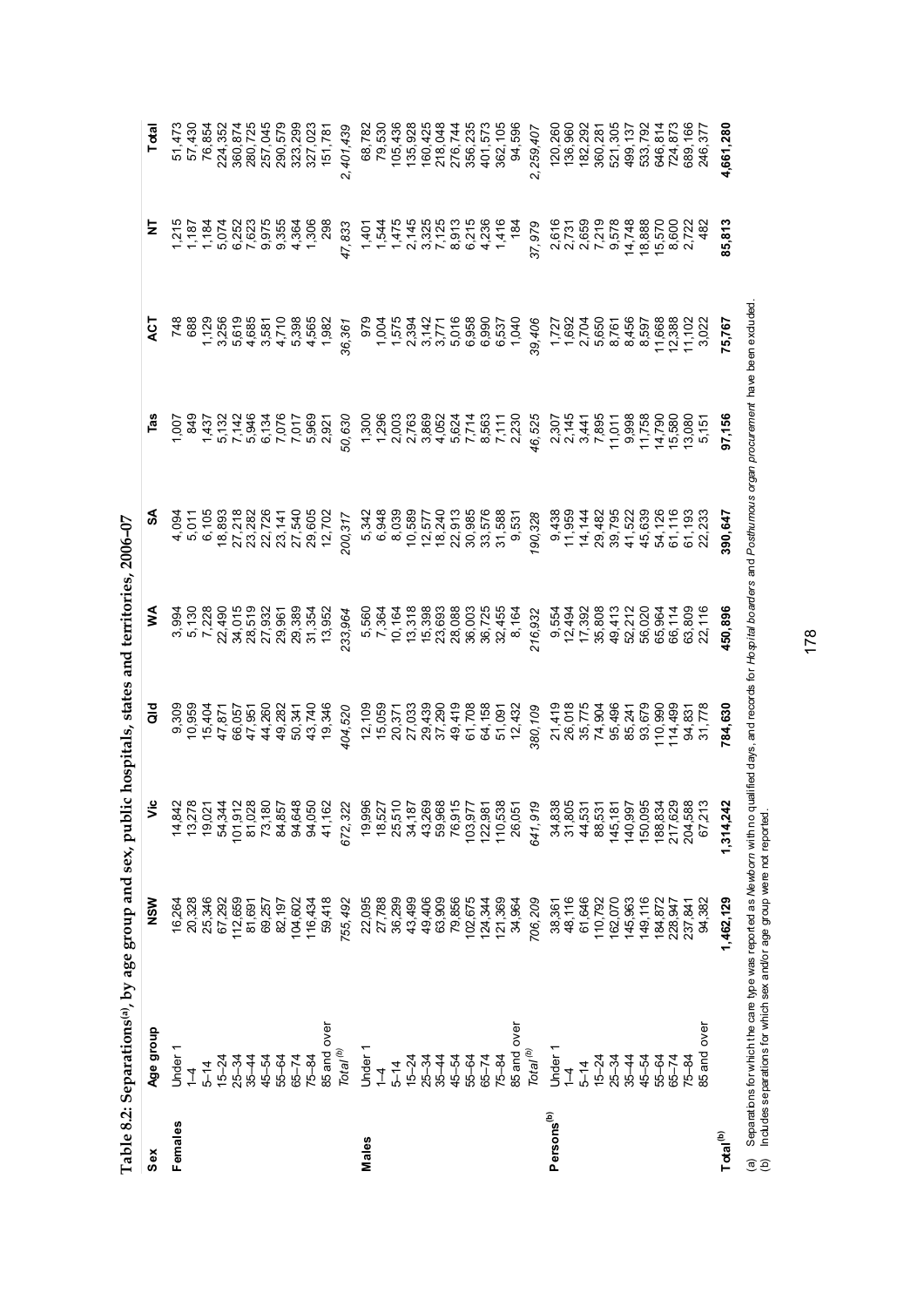| Sex                    |                                                                                                                                                                      |         |                    |         |                  |                |         |                             |         |           |
|------------------------|----------------------------------------------------------------------------------------------------------------------------------------------------------------------|---------|--------------------|---------|------------------|----------------|---------|-----------------------------|---------|-----------|
|                        | Age group                                                                                                                                                            | NSW     | š                  | a<br>G  | ≸                | ઙ్             | Tas     | ДCТ                         | ā       | Total     |
| Females                | Under                                                                                                                                                                | 2,044   |                    | 2,017   | 1,695            | 399            |         |                             | ن<br>E  | 9,208     |
|                        | $\frac{1}{4}$                                                                                                                                                        | 3,445   | 2,693<br>2,038     | 3,013   | 1,480            | 1,128          |         |                             | n.p.    | 11,513    |
|                        | $5 - 14$                                                                                                                                                             | 6,986   | 4,870              | 5,256   | 2,771            | 1,857          | ف<br>n  | ف<br>p                      | n.p.    | 22,709    |
|                        | $15 - 24$                                                                                                                                                            | 27,323  | 29,414             | 25,571  | 12,198           | 6,379          | ن<br>ء  | ن<br>p                      | ن<br>p  | 105,216   |
|                        | $25 - 34$                                                                                                                                                            | 54,847  | 52,483             | 47,813  | 20,947           | 11,604         | ف<br>ء  | ن<br>p                      | ن<br>غ  | 196,449   |
|                        | $35 - 44$                                                                                                                                                            | 63,427  | 66,322             | 53,866  |                  | 15,043         | م.<br>n | a.<br>E                     | ن<br>p  | 232,398   |
|                        | 45-54                                                                                                                                                                | 63,219  | 64,462             | 58,100  | 23,945<br>27,301 | 19,820         | n.p     | ف<br>a                      | n.p.    | 243,382   |
|                        | 55-64                                                                                                                                                                | 74,927  | 70,766             | 69,698  | 27,190           | 22,805         | ۹.<br>¤ | ف<br>a                      | n.p.    | 276,141   |
|                        | $65 - 74$                                                                                                                                                            | 63,816  | 57,987<br>57,852   | 58,400  | 19,398           | 18,366         | ن<br>ء  |                             | n.p.    | 225,418   |
|                        | $75 - 84$                                                                                                                                                            | 63,912  |                    | 57,230  | 15,690           | 19,036         | a.<br>P | $\frac{a}{c}$ $\frac{a}{c}$ | n.p.    | 221,080   |
|                        | 85 and over                                                                                                                                                          | 18,944  | 21,334             | 20,462  | 5,506            | 7,290          | n.p     | n.p                         | n.p.    | 75,975    |
|                        | $\mathcal{T}ota^{(b)}$                                                                                                                                               | 442,890 | 430,221            | 401,426 | 158,121          | 123,727        | n.p.    | n.p.                        | n.p.    | 1,619,489 |
| Males                  | Under                                                                                                                                                                | 3,374   | 3,942              | 3,062   | 2,543            | 869            | م.<br>P | ن<br>a                      | n.p.    | 14,254    |
|                        | $\overline{1}$                                                                                                                                                       | 5,723   | 3,170              | 4,448   | 2,309            | 1,615          | n.p     | n.p                         | o.<br>D | 18,003    |
|                        | $5 - 14$                                                                                                                                                             | 8,350   | 5,281              | 6,534   | 3,156            | 2,016          | n.p     | م<br>a                      | ف<br>n  | 26,502    |
|                        | $15 - 24$                                                                                                                                                            | 18,632  | 16,287             | 13,842  | 8,388            | 5,525<br>5,299 | ن<br>ء  | n.p                         | n.p.    | 65,410    |
|                        | $25 - 34$                                                                                                                                                            | 20,330  | <b>125</b><br>19,1 | 15,371  | 7,610            |                | n.p     | q.q                         | ف<br>n  | 70,639    |
|                        | $35 - 44$                                                                                                                                                            | 33,514  | 30,524             | 27,310  | 12,984<br>19,479 | 9,315          | n.p.    | n.p                         | n.p.    | 118,177   |
|                        | $45 - 54$                                                                                                                                                            | 49,846  | 45,805             | 44,495  |                  | 14,809         | ف<br>n  | ن<br>p                      | ρ.<br>Γ | 181,562   |
|                        | $55 - 64$                                                                                                                                                            | 78,026  | 66,035             | 76,501  | 27,946           | 22,050         | ف<br>n  | n.p                         | ρ.<br>Γ | 281,310   |
|                        | $65 - 74$                                                                                                                                                            | 69,058  | 61,401<br>61,305   | 66,452  | 22,895           | 19,750         | n.p.    | o.<br>D                     | n.p.    | 248,024   |
|                        | $75 - 84$                                                                                                                                                            | 62,056  |                    | 60,941  | 18,530           | 19,011         | n.p.    | ف<br>n                      | o.<br>D | 229, 131  |
|                        | 85 and over                                                                                                                                                          | 16,577  | 18,315             | 21,632  | 5,202            | 5,332          | a.<br>E | n.p                         | ف<br>n  | 69,096    |
|                        | Total <sup>(b)</sup>                                                                                                                                                 | 365,486 | 331,190            | 340,588 | 131,042          | 105,591        | n.p.    | n.p.                        | n.p.    | 1,322,108 |
| Persons <sup>(b)</sup> | Under                                                                                                                                                                | 5,418   | 6,640              | 5,079   | 4,238            | 1,269          | ف<br>n  | ن<br>ء                      | ρ.<br>Γ | 23,468    |
|                        | $1 - 4$                                                                                                                                                              | 9,168   | 5,208              | 7,461   | 3,789            | 2,743          | n.p.    | ف<br>ء                      | n.p.    | 29,516    |
|                        | $5 - 14$                                                                                                                                                             | 15,336  | 51<br>10,1         | 11,790  | 5,927            | 3,873          | ف<br>ء  | ن<br>p                      | ن<br>ء  | 49,212    |
|                        | $15 - 24$                                                                                                                                                            | 45,955  | 45,701             | 39,413  | 20,586           | 11,904         | ن<br>ء  | ف<br>p                      | ن<br>p  | 170,635   |
|                        | $25 - 34$                                                                                                                                                            | 75,177  | 71,608             | 63,184  | 28,557           | 16,903         | ن<br>ء  | $\frac{a}{c}$               | ن<br>p  | 267,098   |
|                        | $35 - 44$                                                                                                                                                            | 96,941  | 96,846             | 81,176  | 36,929           | 24,360         | ن<br>ء  |                             | n.p.    | 350,579   |
|                        | $45 - 54$                                                                                                                                                            | 113,065 | 110,268            | 102,595 | 46,780           | 34,630         | ف<br>n  | e e<br>e e                  | n.p.    | 424,948   |
|                        | 55-64                                                                                                                                                                | 152,953 | 136,801            | 146,199 | 55,136           | 44,856         | ن<br>ء  | ف<br>a                      | ن<br>ء  | 557,452   |
|                        | $65 - 74$                                                                                                                                                            | 132,874 | 119,388            | 124,852 | 42,293           | 38,116         | ن<br>ء  | n.p                         | ن<br>p  | 473,443   |
|                        | $75 - 84$                                                                                                                                                            | 125,968 | 119,157            | 118,171 | 34,220           | 38,048         | ن<br>ء  | a.<br>D                     | n.p.    | 450,212   |
|                        | over<br>85 and                                                                                                                                                       | 35,521  | 39,649             | 42,094  | 10,708           | 12,622         | q.q     | q.n                         | q.n     | 145,074   |
| Total <sup>(b)</sup>   |                                                                                                                                                                      | 808,376 | 761,417            | 742,014 | 289,163          | 229,324        | ف<br>1  | ۔<br>ء                      | ف<br>ء  | 2,941,637 |
| @                      | Separations for which the care type was reported as Newborn with no qualified days, and records for the piarders and Posthumous organ procurement have been exduded. |         |                    |         |                  |                |         |                             |         |           |

179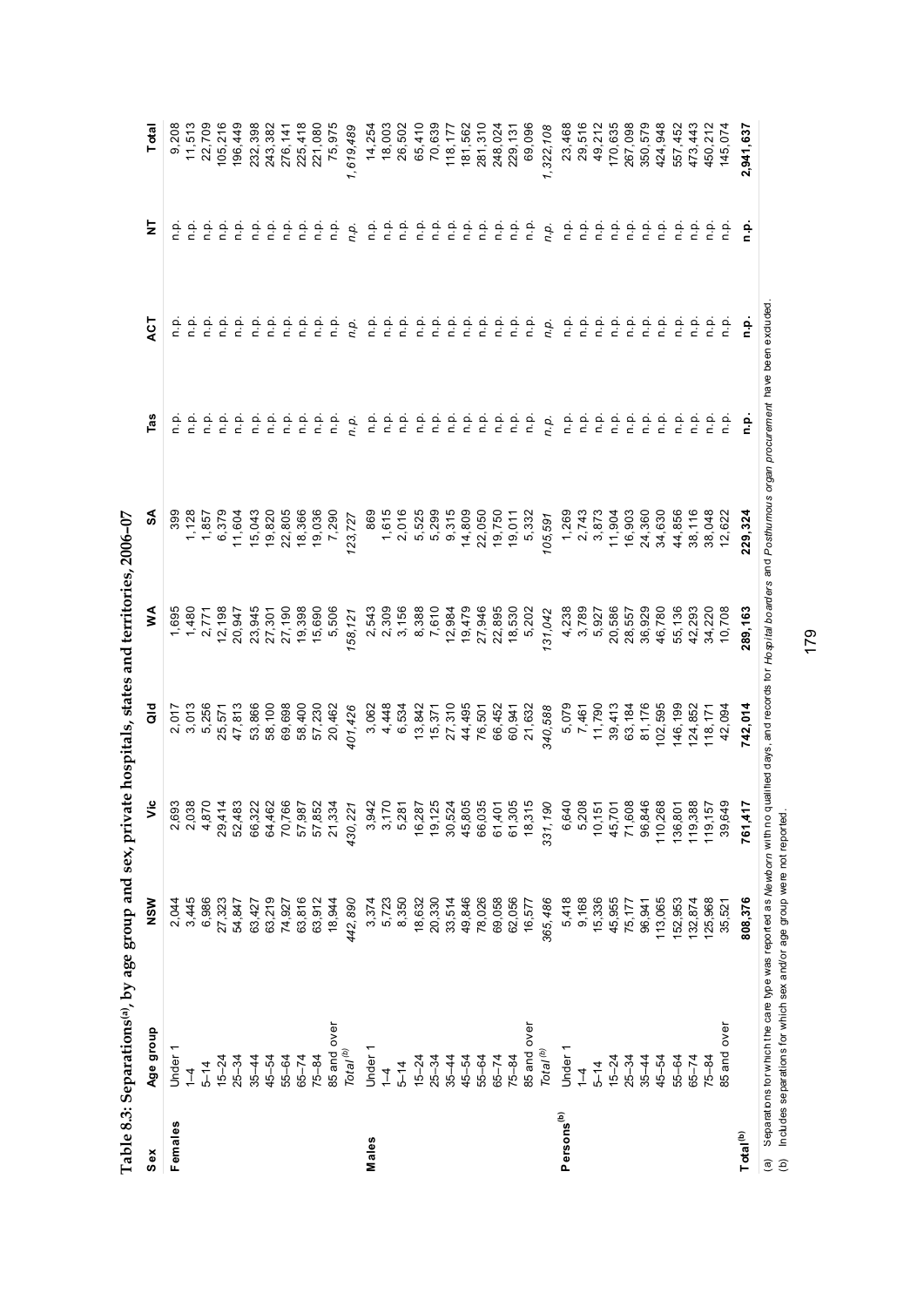|                        |                      |             |                    | Private hospitals        |           |           |                           |            |             | Public hospitals |            |            |                           |
|------------------------|----------------------|-------------|--------------------|--------------------------|-----------|-----------|---------------------------|------------|-------------|------------------|------------|------------|---------------------------|
|                        |                      |             |                    |                          |           |           | Change                    |            |             |                  |            |            | Change                    |
|                        |                      |             |                    |                          |           |           | $2002 - 03 to$<br>2006-07 |            |             |                  |            |            | $2002 - 03$ to<br>2006-07 |
| Sex                    | Age group            | $2002 - 03$ | $2003 - 04$        | 2004-05                  | 2005-06   | 2006-07   | (per cent)                | 2002-03    | $2003 - 04$ | 2004-05          | 2005-06    | 2006-07    | (per cent)                |
| Females                | Under                | 49,151      | 49,177             | 4                        | 47,673    | 51,310    | 4<br>4                    | 271,859    | 280,205     | 270,90           | 291,960    | 294,930    |                           |
|                        | $\overline{A}$       | 16,970      | 16,040             | 645<br>4                 | 14,148    | 14,479    | $-14.7$                   | 116,727    | 114,982     | 107,880          | 110,996    | 109,558    | 7ء<br>م                   |
|                        | $5 - 14$             | 33,681      | 31,400             | 608<br>$\tilde{5}$       | 31,436    | 28,972    | $-14.0$                   | 160,671    | 162,721     | 166,293          | 173,794    | 170,396    | $\overline{6}$ 1          |
|                        | $15 - 24$            | 180,455     | 177,254            | 585<br>177               | 179,809   | 182,295   | $\frac{0}{1}$             | 573,454    | 573,838     | 568,779          | 572,545    | 591,585    | 3.2                       |
|                        | $25 - 34$            | 527,068     | 510,133            | 691<br>499               | 496,960   | 495,407   | $-6.0$                    | 1,008,187  | 967,886     | 987,771          | 1,006,466  | 995,924    | $\frac{2}{1}$             |
|                        | $35 - 44$            | 465,047     | 458,873            | 0,918<br>470             | 482,241   | 503,727   | 8.3                       | 735,511    | 714,611     | 762,779          | 761,862    | 801,480    | $\overline{9}$ .0         |
|                        | 45-54                | 467,408     | 468,396            | 466                      | 469,698   | 479,444   | 2.6                       | 666,266    | 666,458     | 700,059          | 730,096    | 767,239    | 15.2                      |
|                        | 55-64                | 485,562     | 512,783            | 649<br>524               | 553,419   | 578,683   | 19.2                      | 792,097    | 805,906     | 823,883          | 868,799    | 890,718    | 12.5                      |
|                        | $65 - 74$            | 553,953     | 562,764            | .337<br>556              | 563,172   | 583,062   | 5.3                       | 1,176,840  | 1,183,186   | ,188,437         | 1,165,281  | 1,197,270  |                           |
|                        | $75 - 84$            | 876,398     | 887,512            | 197<br>889               | 893,400   | 886,431   | $\ddot{ }$ :              | 1,827,795  | 1,859,712   | ,806,945         | 1,839,409  | 1,819,933  | $-9.4$                    |
|                        | 85 and over          | 466,717     | 480,428            | ,175<br>466              | 509,33    | 534,225   | 14.5                      | 1,274,883  | 1,275,783   | ,236,896         | 1,276,478  | 1,322,023  | 3.7                       |
|                        | Total <sup>(b)</sup> | 4,122,411   | 4,154,761          | 280<br>4,145,            | 4,241,287 | 4,338,035 | 5.2                       | 8,604,419  | 8,605,288   | 8,620,631        | 8,797,689  | 8,961,104  | 4.1                       |
| Males                  | Under                | 60,888      | 61,258             | ,582<br>8                | 59,652    | 61,154    | 0.4                       | 338,272    | 343,032     | 340,994          | 352,775    | 364,900    |                           |
|                        | $\overline{1}$       | 22,865      | 21,735             | 202<br>ನಿ                | 20,887    | 20,861    | $-8.8$                    | 154,853    | 152,965     | 144,126          | 145,785    | 149,051    | 7ء<br>م                   |
|                        | $5 - 14$             | 38,579      | 36,315             | ,596<br>रू               | 34,495    | 33,769    | $-12.5$                   | 220,909    | 206,389     | 204,490          | 207,996    | 207,215    | <u>م</u><br>م             |
|                        | $15 - 24$            | 105,756     | 103,628            | 1,728<br>$\frac{2}{3}$   | 107,438   | 107,213   | 1.4                       | 479,999    | 437,876     | 464,355          | 464,774    | 458,370    | م.<br>1                   |
|                        | $25 - 34$            | 131,605     | 121,139            | 576<br>$\frac{6}{10}$    | 120,983   | 122,673   | $-6.8$                    | 665,698    | 619,246     | 688,529          | 637,289    | 671,960    | $\frac{6}{10}$            |
|                        | $35 - 44$            | 211,615     | 198,561            | 101,<br>198              | 203,694   | 203,896   | $-3.6$                    | 663,592    | 665,111     | 690,705          | 700,486    | 744,345    | $\frac{2}{2}$             |
|                        | 45-54                | 339,306     | 327,112            | 319,784                  | 321,309   | 322,336   | $-5.0$                    | 772,764    | 791,617     | 815,616          | 866,065    | 898,072    | 16.2                      |
|                        | 55-64                | 476,169     | 497,966            | ,415<br>521              | 552,290   | 572,373   | 20.2                      | 988,063    | ,016,713    | 1,053,267        | 1,091,723  | ,157,819   | 17.2                      |
|                        | $65 - 74$            | 539,436     | 550,144            | ,523<br>557              | 573,366   | 587,252   | $\frac{8}{3}$             | 1,426,385  | ,408,282    | ,402,415         | 1,428,595  | 1,456,72   | $\overline{2}$            |
|                        | $75 - 84$            | 795,370     | 809,116            | <b>399</b><br><b>791</b> | 777,833   | 762,937   | $\frac{1}{4}$             | 1,488,149  | 557,536     | ,604,242         | ,655,534   | 1,678,851  | 12.8                      |
|                        | 85 and over          | 269,832     | 282,775            | 930<br>291               | 324,283   | 352,874   | 30.8                      | 615,756    | 614,192     | 631,750          | 644,004    | 688,389    | 11.8                      |
|                        | Total <sup>(b)</sup> | 2,991,423   | 3,009,749          | 142<br>3,021,            | 3,096,230 | 3,147,338 | 5.2                       | 7,814,558  | 7,812,960   | 8,040,503        | 8,195,033  | 8,475,698  | 8.5                       |
| Persons <sup>(b)</sup> | Under                | 110,207     | 110,674            | 375<br>108               | 107,421   | 112,529   | 21                        | 610,179    | 623,241     | 611,913          | 644,803    | 659,839    | ∞                         |
|                        | $\frac{4}{1}$        | 39,836      | 37,778             | 847<br>8                 | 35,035    | 35,340    | $-11.3$                   | 271,584    | 267,947     | 252,007          | 256,784    | 258,609    | $\frac{8}{1}$             |
|                        | $5 - 14$             | 72,260      | 67,719             | 204<br>8                 | 65,932    | 62,742    | $-13.2$                   | 381,581    | 369,112     | 370,785          | 381,790    | 377,619    | $-1.0$                    |
|                        | $15 - 24$            | 286,212     | 280,883            | 313<br>281               | 287,253   | 289,517   | $\frac{2}{1}$             | 1,053,482  | ,011,723    | ,033,135         | ,037,320   | ,049,956   | $-0.3$                    |
|                        | $25 - 34$            | 658,676     | 631,273<br>657,434 | ,267<br>619              | 617,943   | 618,090   | $-6.2$                    | 1,673,947  | ,587,140    | ,676,303         | ,643,775   | 1,667,911  | $-9.4$                    |
|                        | $35 - 44$            | 676,665     |                    | ,326<br>669              | 685,937   | 707,629   | 4.6                       | 1,399,261  | ,379,931    | ,453,518         | ,462,348   | 1,547,425  | 10.6                      |
|                        | 45–54                | 806,717     | 795,509            | ,496<br>786              | 791,009   | 801,785   | $-0.6$                    | 1,439,033  | 1,458,076   | ,515,682         | ,596,173   | 1,665,331  | 15.7                      |
|                        | 55-64                | 961,734     | 1,010,749          | ,065<br>1,046            | ,105,710  | ,151,057  | 19.7                      | 1,780,167  | 1,822,629   | ,877,176         | 1,960,532  | 2,048,537  | 15.1                      |
|                        | $65 - 74$            | 1,093,391   | 1,112,910          | ,860<br>1,113            | ,136,540  | ,170,315  | $\overline{2}$            | 2,603,264  | 2,591,474   | 2,590,974        | 2,593,908  | 2,654,001  |                           |
|                        | $75 - 84$            | 1,671,769   | 1,696,629          | ,598<br>1,680            | 671,233   | ,649,371  | $\frac{1}{2}$             | 3,315,944  | 3,417,292   | 3,411,835        | 3,494,943  | 3,499,354  | 5.5                       |
|                        | 85 and over          | 736,559     | 763,203            | 758,105                  | 833,614   | 887,102   | 20.4                      | 1,890,640  | 1,889,975   | ,868,802         | ,920,482   | 2,010,412  |                           |
| Total <sup>(b)</sup>   |                      | 7,114,029   | 7,164,762          | 7,166,456                | 7,337,627 | 7,485,477 | $\frac{2}{5}$             | 16,425,349 | 16,418,541  | 16,662,156       | 16,993,026 | 17,439,088 |                           |

Table 8.4: Patient days<sup>(a)</sup>, by age group, sex and hospital sector, Australia, 2002-03 to 2006-07 **Table 8.4: Patient days(a), by age group, sex and hospital sector, Australia, 2002–03 to 2006–07**  (a) Separations for which the care type was reported as Newborn with no qualified days, and records for Hospital boarders and Posthurnous organ procurement have been excluded.<br>(b) Includes separations for which sex and/or (a) Separations for which the care type was reported as *Newborn* with no qualified days, and records for *Hospital boarders* and *Posthumous organ procurement* have been excluded. (b) Includes separations for which sex and/or age group were not reported.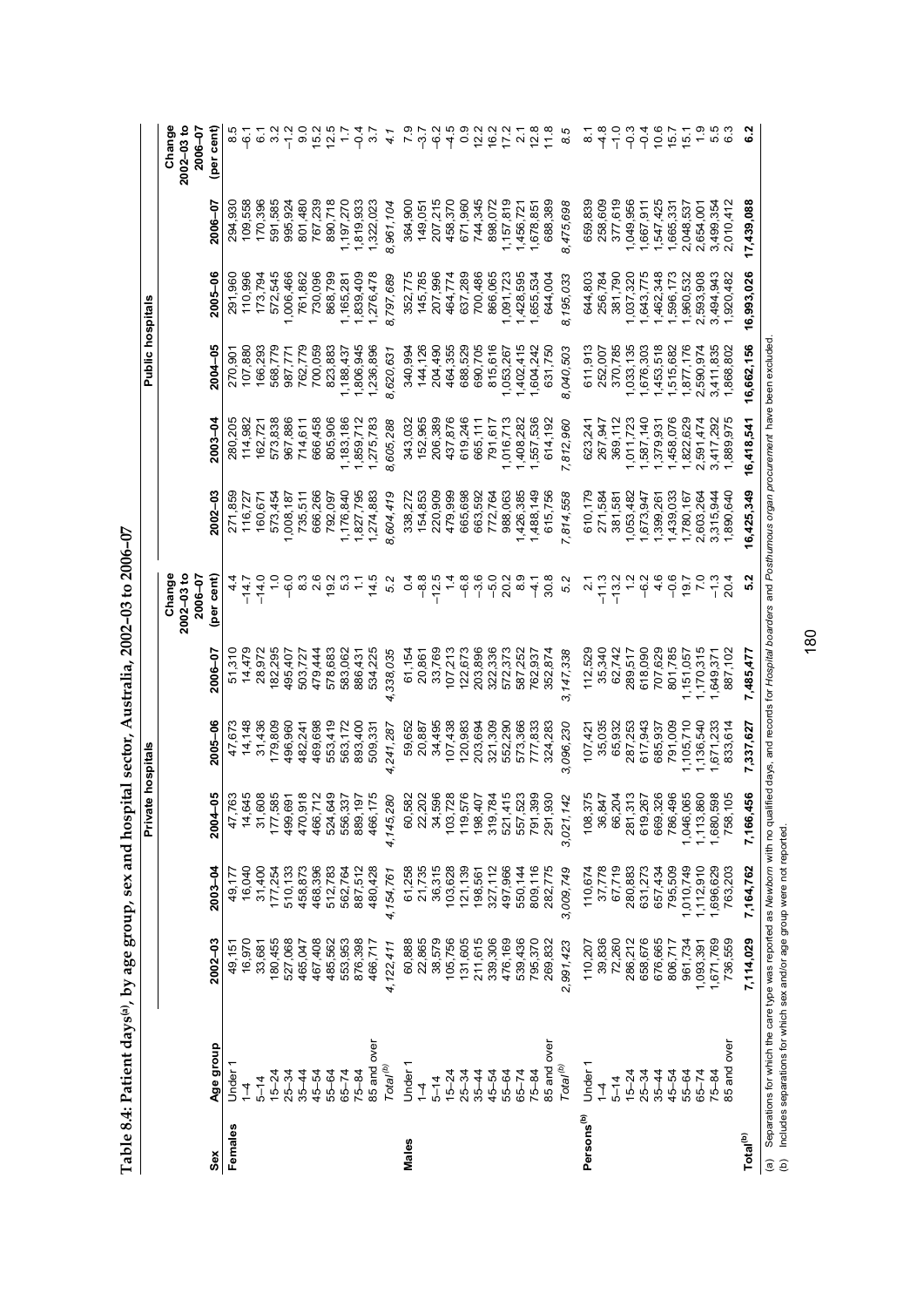|                        | what we have done to have in the same in the same in the same is the same of the same of the same is the same of the same of the same of the same of the same of the same of the same of the same of the same of the same of t |                               |                                                                                                                                                                                                                                                                       |                                  |                    |                                          |                                                                    |                                                                |                                                                                                                                                                                                                                                                                             |                        |
|------------------------|--------------------------------------------------------------------------------------------------------------------------------------------------------------------------------------------------------------------------------|-------------------------------|-----------------------------------------------------------------------------------------------------------------------------------------------------------------------------------------------------------------------------------------------------------------------|----------------------------------|--------------------|------------------------------------------|--------------------------------------------------------------------|----------------------------------------------------------------|---------------------------------------------------------------------------------------------------------------------------------------------------------------------------------------------------------------------------------------------------------------------------------------------|------------------------|
| Sex                    | Age group                                                                                                                                                                                                                      | NSW                           | ಕೆ                                                                                                                                                                                                                                                                    | a<br>G                           | ⋚                  | వ్                                       | Tas                                                                | ACT                                                            | ż                                                                                                                                                                                                                                                                                           | Total                  |
| Females                | Under                                                                                                                                                                                                                          |                               |                                                                                                                                                                                                                                                                       | 53,437                           | 26,505             | 25,759                                   |                                                                    | 5,685                                                          |                                                                                                                                                                                                                                                                                             | 294,930                |
|                        | $\overline{1}$                                                                                                                                                                                                                 | 87,398<br>39,990              |                                                                                                                                                                                                                                                                       | 19,920                           | 10,000             | 8,674                                    |                                                                    |                                                                | 9,730<br>4,790                                                                                                                                                                                                                                                                              | 109,558                |
|                        | $5 - 14$                                                                                                                                                                                                                       | 56,940                        |                                                                                                                                                                                                                                                                       | 34,466                           | 16,405             | 12,854                                   |                                                                    |                                                                | 4,291                                                                                                                                                                                                                                                                                       | 170,396                |
|                        | $15 - 24$                                                                                                                                                                                                                      | 190,962                       |                                                                                                                                                                                                                                                                       | 117,347                          | 65,277             | 50,351                                   |                                                                    |                                                                |                                                                                                                                                                                                                                                                                             | 591,585                |
|                        | $25 - 34$                                                                                                                                                                                                                      | 350,314                       |                                                                                                                                                                                                                                                                       | 169,291                          | 95,190             | 77,279                                   |                                                                    |                                                                |                                                                                                                                                                                                                                                                                             | 995,924                |
|                        | $35 - 44$                                                                                                                                                                                                                      | 265,678                       |                                                                                                                                                                                                                                                                       | 137,799                          | 77,362             | 67,858                                   |                                                                    |                                                                | $\begin{array}{l} 14,142 \\ 16,592 \\ 18,737 \\ 18,6027 \\ 19,737 \\ 19,750 \\ 19,750 \\ 19,750 \\ 19,750 \\ 19,750 \\ 19,750 \\ 19,750 \\ 19,750 \\ 19,750 \\ 19,750 \\ 19,750 \\ 19,750 \\ 19,750 \\ 19,750 \\ 19,750 \\ 19,750 \\ 19,750 \\ 19,750 \\ 19,750 \\ 19,750 \\ 19,750 \\ 19,$ | 801,480                |
|                        | $45 - 54$                                                                                                                                                                                                                      | 233,703                       |                                                                                                                                                                                                                                                                       | 136,616                          | 78,066             | 80,554                                   |                                                                    |                                                                |                                                                                                                                                                                                                                                                                             | 767,239                |
|                        | 55-64                                                                                                                                                                                                                          |                               |                                                                                                                                                                                                                                                                       |                                  | 84,441             | 73,972                                   |                                                                    |                                                                |                                                                                                                                                                                                                                                                                             | 890,718                |
|                        | $65 - 74$                                                                                                                                                                                                                      | 298,264<br>419,992<br>663,959 |                                                                                                                                                                                                                                                                       | 149, 174<br>187, 153<br>239, 359 | 103,209            | 109,527                                  |                                                                    |                                                                |                                                                                                                                                                                                                                                                                             | 1,197,270              |
|                        | $75 - 84$                                                                                                                                                                                                                      |                               |                                                                                                                                                                                                                                                                       |                                  | 160,759            | 85,823                                   |                                                                    |                                                                |                                                                                                                                                                                                                                                                                             | 1,819,933              |
|                        | 85 and over                                                                                                                                                                                                                    | 510,159                       |                                                                                                                                                                                                                                                                       | 171,203                          | 119,898            | 136,793                                  |                                                                    |                                                                |                                                                                                                                                                                                                                                                                             | 1,322,023              |
|                        | Total <sup>(b)</sup>                                                                                                                                                                                                           | 3,117,407                     | $\begin{smallmatrix} 89.9817 & 89.984 & 89.984 & 89.984 & 89.984 & 89.984 & 89.984 & 89.984 & 89.984 & 89.984 & 89.984 & 89.984 & 89.984 & 89.984 & 89.984 & 89.984 & 89.984 & 89.984 & 89.984 & 89.984 & 89.984 & 89.984 & 89.984 & 89.984 & 89.984 & 89.984 & 89.9$ | 1,415,765                        | 837,112            | 829,444                                  | 207,055                                                            | 126,953                                                        | 129,569                                                                                                                                                                                                                                                                                     | 8,961,104              |
| Males                  | Under                                                                                                                                                                                                                          | 110,074                       |                                                                                                                                                                                                                                                                       | 68,341                           |                    |                                          |                                                                    |                                                                |                                                                                                                                                                                                                                                                                             | 364,900                |
|                        | $1 - 4$                                                                                                                                                                                                                        | 53,330                        |                                                                                                                                                                                                                                                                       | 26,548                           | 33,713<br>14,058   | 29,746<br>11,478                         |                                                                    |                                                                |                                                                                                                                                                                                                                                                                             | 149,051                |
|                        | $5 - 14$                                                                                                                                                                                                                       | 70,418                        |                                                                                                                                                                                                                                                                       | 39,290                           | 22,685             |                                          |                                                                    |                                                                |                                                                                                                                                                                                                                                                                             | 207,215                |
|                        | $15 - 24$                                                                                                                                                                                                                      | 152,499                       |                                                                                                                                                                                                                                                                       | 95,826                           |                    |                                          |                                                                    |                                                                |                                                                                                                                                                                                                                                                                             | 458,370                |
|                        | $25 - 34$                                                                                                                                                                                                                      | 235,318                       |                                                                                                                                                                                                                                                                       | 137,566<br>137,550<br>173,405    | 50,665<br>63,059   | 15, 295<br>38, 248<br>52, 235<br>68, 200 |                                                                    |                                                                |                                                                                                                                                                                                                                                                                             | 671,960                |
|                        | $35 - 44$                                                                                                                                                                                                                      | 241,061                       |                                                                                                                                                                                                                                                                       |                                  | 71,867             |                                          |                                                                    |                                                                |                                                                                                                                                                                                                                                                                             | 744,345                |
|                        | $45 - 54$                                                                                                                                                                                                                      | 296,690                       |                                                                                                                                                                                                                                                                       |                                  | 79,663             | 75,399                                   |                                                                    |                                                                |                                                                                                                                                                                                                                                                                             | 898,072                |
|                        | $55 - 64$                                                                                                                                                                                                                      | 380,078                       |                                                                                                                                                                                                                                                                       | 206,505                          | 108,366            | 106,620                                  |                                                                    |                                                                |                                                                                                                                                                                                                                                                                             | 1,157,819<br>1,456,721 |
|                        | $65 - 74$                                                                                                                                                                                                                      | 491,494<br>601,603            |                                                                                                                                                                                                                                                                       | 244,322                          | 133,991            | 125,595                                  |                                                                    |                                                                |                                                                                                                                                                                                                                                                                             |                        |
|                        | $75 - 84$                                                                                                                                                                                                                      |                               |                                                                                                                                                                                                                                                                       | 240,583                          | 140,550            | 164,293                                  |                                                                    |                                                                |                                                                                                                                                                                                                                                                                             | 1,678,851              |
|                        | 85 and over                                                                                                                                                                                                                    | 263,177                       |                                                                                                                                                                                                                                                                       | 86,376                           | 54,333             | 81,605                                   |                                                                    |                                                                |                                                                                                                                                                                                                                                                                             | 688,389                |
|                        | Total <sup>(b)</sup>                                                                                                                                                                                                           | 2,895,747                     |                                                                                                                                                                                                                                                                       | 1,456,312                        | 772,950            | 768,714                                  | 199,303                                                            | 133, 393                                                       |                                                                                                                                                                                                                                                                                             | 8,475,698              |
| Persons <sup>(b)</sup> | Under                                                                                                                                                                                                                          | 197,475                       |                                                                                                                                                                                                                                                                       | 121,779                          | 60,218             | 55,510                                   |                                                                    |                                                                | 19,947                                                                                                                                                                                                                                                                                      | 659,839                |
|                        | $\frac{1}{4}$                                                                                                                                                                                                                  | 93,320                        |                                                                                                                                                                                                                                                                       | 46,468                           | 24,058             | 20, 152                                  |                                                                    |                                                                | 10,496                                                                                                                                                                                                                                                                                      | 258,609                |
|                        | $5 - 14$                                                                                                                                                                                                                       | 127,359                       |                                                                                                                                                                                                                                                                       | 73,756                           | 39,090             | 28, 149                                  | 16,568<br>4,145<br>7,050                                           | 098<br>5837<br>5837 5847<br>58837<br>5888888<br>598<br>5988888 | 9,436                                                                                                                                                                                                                                                                                       | 377,619                |
|                        | $15 - 24$                                                                                                                                                                                                                      | 343,462                       |                                                                                                                                                                                                                                                                       | 213,173                          | 115,942            | 88,599                                   | 21,831<br>32,146<br>30,763<br>30,560<br>41,711<br>83,503<br>41,711 |                                                                |                                                                                                                                                                                                                                                                                             | 1,049,956              |
|                        | $25 - 34$                                                                                                                                                                                                                      | 585,658                       |                                                                                                                                                                                                                                                                       | 306,857                          | 158,249            | 129,514                                  |                                                                    |                                                                | 21,318<br>31,160                                                                                                                                                                                                                                                                            | 1,667,911              |
|                        | $35 - 44$                                                                                                                                                                                                                      | 508,338                       |                                                                                                                                                                                                                                                                       | 275,349                          | 149,229            | 136,058                                  |                                                                    |                                                                |                                                                                                                                                                                                                                                                                             | 1,547,425              |
|                        | $45 - 54$                                                                                                                                                                                                                      | 530,413                       |                                                                                                                                                                                                                                                                       | 310,021                          | 157,729<br>192,807 | 155,953                                  |                                                                    |                                                                |                                                                                                                                                                                                                                                                                             | 1,665,331              |
|                        | 55-64                                                                                                                                                                                                                          | 678,342                       |                                                                                                                                                                                                                                                                       | 355,679                          |                    | 180,592                                  |                                                                    |                                                                |                                                                                                                                                                                                                                                                                             | 2,048,537              |
|                        | $65 - 74$                                                                                                                                                                                                                      | 911,496                       |                                                                                                                                                                                                                                                                       | 431,475                          | 237,200            | 235, 122                                 |                                                                    |                                                                |                                                                                                                                                                                                                                                                                             | 2,654,001              |
|                        | $75 - 84$                                                                                                                                                                                                                      |                               |                                                                                                                                                                                                                                                                       | 479,942                          | 301,309            | 350, 116<br>218, 398                     |                                                                    | 48,818<br>20,643                                               |                                                                                                                                                                                                                                                                                             | 3,499,354              |
|                        | 85 and over                                                                                                                                                                                                                    | 1,266,132<br>773,336          |                                                                                                                                                                                                                                                                       | 257,579                          | 174,231            |                                          |                                                                    |                                                                |                                                                                                                                                                                                                                                                                             | 2,010,412              |
| Total <sup>(b)</sup>   |                                                                                                                                                                                                                                | 6,015,425                     |                                                                                                                                                                                                                                                                       | 2,872,078                        | ,610,062           | ,598,163                                 | 406,365                                                            | 260,346                                                        | 257,532                                                                                                                                                                                                                                                                                     | 17,439,088             |

Table 8.5: Patient days<sup>(a)</sup>, by age group and sex, public hospitals, states and territories, 2006-07 **Table 8.5: Patient days(a), by age group and sex, public hospitals, states and territories, 2006–07** (a) Patient days for separations for which the care type was reported as Ne*wbom* with no qualifed days, and records for Hosp*ital boarders* and Po*sthumous organ procurement* have been excluded.<br>(b) Includes patient days (a) Patient days for separations for which the care type was reported as *Newborn* with no qualified days, and records for *Hospital boarders* and *Posthumous organ procurement* have been excluded. (b) Includes patient days for which sex and/or age group were not reported.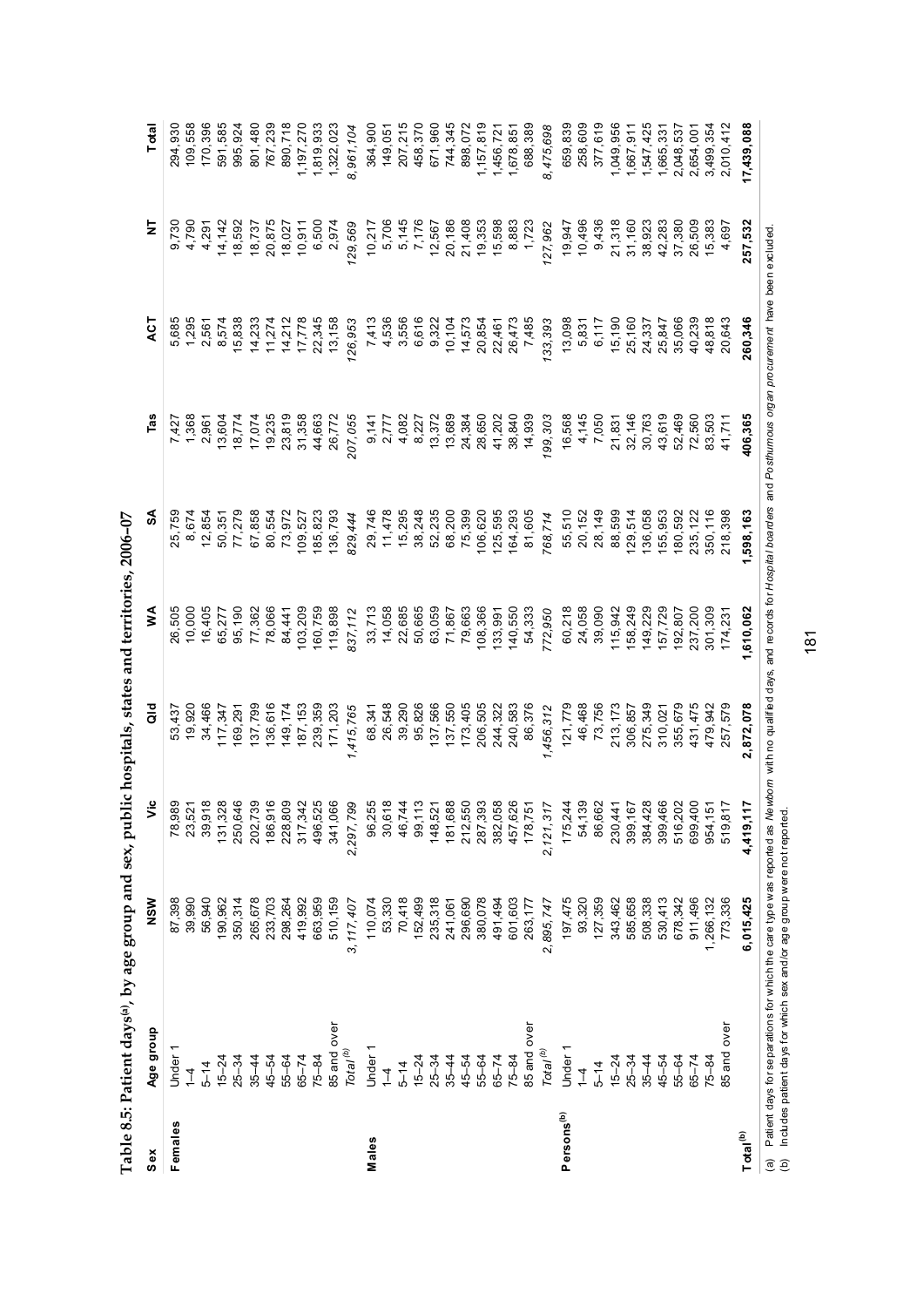| Sex                    | Age group                | NSW                  | δ                                                                                             | aio                | ⋚                          | వ                | Tas                                                                                                                         | <b>LO</b>                                                 | 늧                     | Total                                    |
|------------------------|--------------------------|----------------------|-----------------------------------------------------------------------------------------------|--------------------|----------------------------|------------------|-----------------------------------------------------------------------------------------------------------------------------|-----------------------------------------------------------|-----------------------|------------------------------------------|
| Females                | Under                    | 10,797               | $\begin{array}{c} 15,373 \\ 2,274 \\ 5,830 \end{array}$                                       | 14,514             | 5,789                      | 2,330            | άu                                                                                                                          |                                                           |                       | 51,310                                   |
|                        | $\overset{+}{\lrcorner}$ | 4,630                |                                                                                               | 4,169              | 1,769                      | 1,145            | άυ                                                                                                                          | p.<br>D                                                   | ن<br>ء                | 14,479                                   |
|                        | $5 - 14$                 | 9,906                |                                                                                               | 6,951              | 3,199                      | 2,011            | n.p.                                                                                                                        | ن<br>P                                                    | n p.                  | 28,972                                   |
|                        | $15 - 24$                | 50,191               |                                                                                               | 40,994             | 21,814                     | 10,145           | n p.                                                                                                                        | n.p                                                       | ن<br>ء                | 182,295                                  |
|                        | $25 - 34$                | 137, 151             | 49,839<br>133,906                                                                             | 111,460            |                            | 30,974           | ن<br>E                                                                                                                      | n.p                                                       | ن<br>ء                | 495,407                                  |
|                        | $35 - 44$                | 132,893              | 150,646                                                                                       | 108,301            | 57,146<br>55,564           | 33,277           | ن<br>P                                                                                                                      | م<br>م                                                    | n.p.                  | 503,727                                  |
|                        | 45-54                    | 121,283              | 131,860<br>152,085<br>152,822                                                                 | 110,506            | 53,841                     | 39,962           | $\frac{a}{c}$                                                                                                               | م.<br>¤                                                   | n.<br>E               | 479,444                                  |
|                        | 55-64                    | 155,240              |                                                                                               | 140,368            | 56,699                     |                  | ن<br>E                                                                                                                      |                                                           | n.p.                  | 578,683                                  |
|                        | $65 - 74$                | 156,953              |                                                                                               | 148,232            | 53,297                     | 50,753<br>50,727 | n p.                                                                                                                        | ن في<br>د د                                               | ρ.<br>Γ               | 583,062                                  |
|                        | $75 - 84$                | 235,878              |                                                                                               | 229,520            | 74,225                     | 77,239           | o.<br>P                                                                                                                     |                                                           | n.p.                  | 886,431                                  |
|                        | 85 and over              | 129,859              | 240,080<br>148,700                                                                            | 144,924            | 49,323                     | 46,531           | a<br>E                                                                                                                      | $\frac{1}{2}$                                             | n.p                   | 534,225                                  |
|                        | Total <sup>(b)</sup>     | 1,144,781            | 1,183,415                                                                                     | 1,059,939          | 432,666                    | 345,094          | n.p.                                                                                                                        | n.p.                                                      | n.p.                  | 4,338,035                                |
| Males                  | Under <sup>-</sup>       | 12,496               |                                                                                               | 17,405             | 7,992                      | 2,842            | ن<br>ء                                                                                                                      | n.p.                                                      | n p.                  | 61,154                                   |
|                        | 1                        | 6,480                |                                                                                               | 5,727              | 2,721                      | 1,644            | n.p.                                                                                                                        | n.p                                                       | n.<br>E               | 20,861                                   |
|                        | $5 - 14$                 | 12,039               | $17,812$<br>3,492<br>6,249                                                                    | 8,470              | 3,517                      | 2,211            | ρ.<br>Γ                                                                                                                     | ن<br>ء                                                    | n.p.                  | 33,769                                   |
|                        | $15 - 24$                | 29,223               |                                                                                               | 21,858             |                            | 8,652            |                                                                                                                             |                                                           | n.p.                  |                                          |
|                        | $25 - 34$                | 34,646               |                                                                                               | 25,266             | 12, 102<br>12, 282         | 8,497            | ن في<br>د د                                                                                                                 | 음 등                                                       |                       | 107,213<br>122,673                       |
|                        | $35 - 44$                | 57,434               |                                                                                               | 45,574             | 21,081                     | 15,580           | في                                                                                                                          | ېم                                                        | ن في<br>في            | 203,896                                  |
|                        | 45-54                    | 87,653               |                                                                                               | 77,598             |                            | 25,951           |                                                                                                                             |                                                           | ρ.<br>Γ               | 322,336                                  |
|                        | 55-64                    | 159,411              | 30,858<br>36,834<br>36,8725<br>36,8728<br>46,8728<br>46,874                                   | 156,880            | 32,745<br>55,075<br>56,404 | 46,486           | $\begin{array}{ccc}\n 2 & 2 & 2 \\  3 & 2 & 3\n \end{array}$                                                                |                                                           | n.p.                  | 572,373<br>587,252<br>762,937<br>352,874 |
|                        | $65 - 74$                | 154,566              |                                                                                               | 160,753<br>213,740 |                            | 47,736           |                                                                                                                             |                                                           | م<br>a                |                                          |
|                        | $75 - 84$                | 188,187              | 203,045<br>91,146                                                                             |                    | 72,409                     | 59,627           | ن في<br>د د                                                                                                                 |                                                           | n p.                  |                                          |
|                        | 85 and over              | 83,802               |                                                                                               | 107,624            | 34,587                     | 25,579           |                                                                                                                             |                                                           | n p                   |                                          |
|                        | Total <sup>(b)</sup>     | 825,937              | 810,652                                                                                       | 840,895            | 310,915                    | 244,805          | n.p.                                                                                                                        | n.p.                                                      | n.p.                  | 3, 147, 338                              |
| Persons <sup>(b)</sup> | Under                    | 23,293               | 33,239                                                                                        | 31,919             | 13,781                     | 5,183            | n p.                                                                                                                        | n.p.                                                      | n p.                  | 112,529                                  |
|                        | 1                        | $11,110$<br>$21,945$ |                                                                                               | 9,896              | 4,490                      | 2,789            | ف<br>E                                                                                                                      | ف<br>ء                                                    | n p.                  | 35,340                                   |
|                        | $5 - 14$                 |                      | 5,766<br>12,079                                                                               | 15,421             | 6,716                      | 4,222            | ف ہ                                                                                                                         | ف<br>م                                                    | $\frac{\alpha}{\Box}$ | 62,742                                   |
|                        | $15 - 24$                | 79,414               | 80,697                                                                                        | 62,852             | 33,916                     | 18,797           |                                                                                                                             |                                                           | ρ.<br>Γ               | 289,517                                  |
|                        | $25 - 34$                | 171,797              |                                                                                               | 136,726            | 69,428                     | 39,471           |                                                                                                                             |                                                           | n p.                  | 618,090                                  |
|                        | $35 - 44$                | 190,327              | $\begin{array}{c} 170,740 \\ 206,371 \\ 217,208 \\ 217,208 \\ 285,413 \\ 299,638 \end{array}$ | 153,875            | 76,645                     | 48,859           | $\begin{array}{ccc}\n\dot{\alpha} & \dot{\alpha} & \dot{\alpha} \\ \dot{\alpha} & \dot{\alpha} & \dot{\alpha}\n\end{array}$ | $\begin{array}{ccc}\n0 & 0 & 0 \\ 0 & 0 & 0\n\end{array}$ | م.<br>P               | 707,629                                  |
|                        | 45-54                    | 208,936              |                                                                                               | 188,104            | 86,586                     | 65,914           | $\frac{a}{c}$                                                                                                               | n.p.                                                      | $\frac{\alpha}{\Box}$ | 801,785                                  |
|                        | 55-64                    | 314,651              |                                                                                               | 297,248            | 11,774                     | 97,240           | ن<br>ء                                                                                                                      | n p.                                                      | n p.                  | ,151,057                                 |
|                        | $65 - 74$                | 311,519              |                                                                                               | 308,985            | 109,701                    | 98,463           | n.p.                                                                                                                        | ن<br>ء                                                    | ρ.<br>Γ               | 1,170,315                                |
|                        | $75 - 84$                | 424,065              | 443,125<br>239,846                                                                            | 443,260            | 146,634                    | 136,869          | ن<br>ء                                                                                                                      | n p.                                                      | n.p.                  | 1,649,37                                 |
|                        | 85 and over              | 213,661              |                                                                                               | 252,548            | 83,910                     | 72,110           | n.p                                                                                                                         | ف<br>1                                                    |                       | 887,102                                  |
| Total <sup>(b)</sup>   |                          | 1,970,718            | 1,994,122                                                                                     | 1,900,834          | 743,581                    | 589,917          | ءِ<br>ء                                                                                                                     | ءِ<br>ت                                                   | ءِ<br>ء               | 7,485,477                                |

182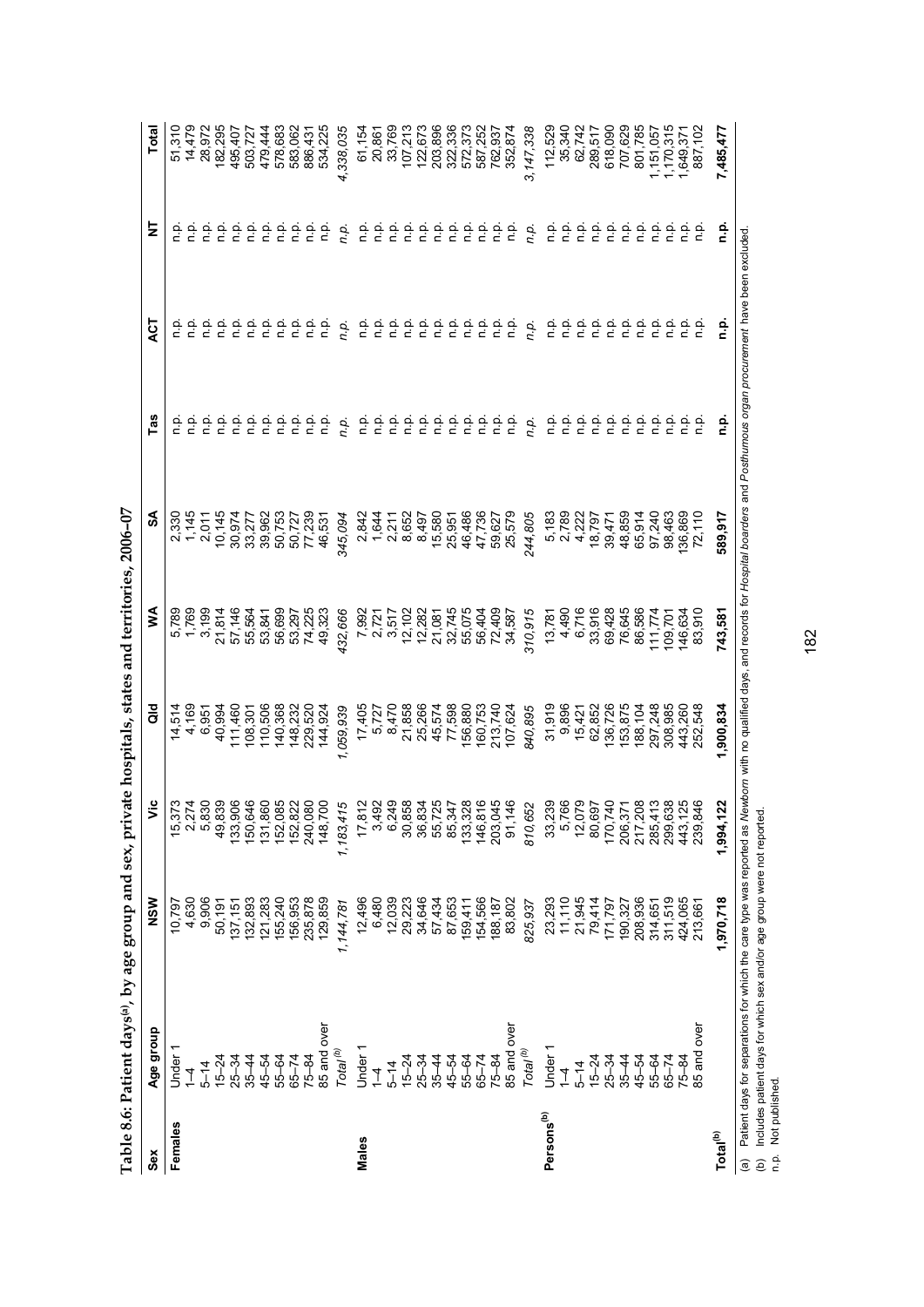| ----            |
|-----------------|
|                 |
|                 |
|                 |
|                 |
|                 |
| w crates and to |
|                 |
|                 |
|                 |
|                 |
|                 |
|                 |
|                 |
|                 |
| י<br>י          |
|                 |
| l<br>l          |
|                 |
|                 |
|                 |
| an u um         |
|                 |
|                 |
|                 |
|                 |
|                 |
|                 |
|                 |
|                 |
|                 |
|                 |
| i<br>;<br>;     |
|                 |
|                 |
|                 |
|                 |
|                 |
| くちもく            |
| l               |
|                 |
| l               |
| こうこう ロレ         |
|                 |
|                 |
|                 |
| 1               |

|                                                                                                                                                                                            |                                                             |                |                |         |                |         |                |               | —NSW, Vic,<br>Qld, WA,<br>Sub-total |                    |
|--------------------------------------------------------------------------------------------------------------------------------------------------------------------------------------------|-------------------------------------------------------------|----------------|----------------|---------|----------------|---------|----------------|---------------|-------------------------------------|--------------------|
|                                                                                                                                                                                            | NSW                                                         | ۶Ë             | as<br>o        | ≸       | SA             | Tas     | <b>ACT</b>     | ż             | SA, NT <sup>(c)</sup>               | <b>Total</b>       |
| Public hospitals                                                                                                                                                                           |                                                             |                |                |         |                |         |                |               |                                     |                    |
| Aboriginal but not Torres Strait Islander origin                                                                                                                                           | 47,992                                                      | 10,375         | 48,431         | 41,554  | 16,985         | 2,575   | 1,438          | 56,645        | 221,982                             | 225,995            |
| Torres Strait Islander but not Aboriginal origin                                                                                                                                           | 1,447                                                       |                |                | 108     | 219            | 108     |                | 180           | 11,408                              | 11,535             |
| Aboriginal and Torres Strait Islander origin                                                                                                                                               | 1,118                                                       | 354<br>715     | 9,100<br>2,662 | 589     | $\overline{7}$ | 105     | $\overline{z}$ | 1,038         | 6,196                               | 6,373              |
| Indigenous Australians                                                                                                                                                                     | 50,557                                                      | 11,444         | 60,193         | 42,251  | 17,278         | 2,788   | 1,529          | 57,863        | 239,586                             | 243,903            |
| Neither Aboriginal nor Torres Strait Islander origin                                                                                                                                       | 1,394,539                                                   | ,296,086       | 710,634        | 408,645 | 362,120        | 91,205  | 73,200         | 27,914        | 4,199,938                           | 4,364,343          |
| Not reported                                                                                                                                                                               | 17,033                                                      | 6,712          | 13,803         |         | 11,249         | 3,163   | 1,038          | 36            | 48,833                              | 53,034             |
| Total                                                                                                                                                                                      | 1,462,129                                                   | 1,314,242      | 784,630        | 450,896 | 390,647        | 97,156  | 75,767         | 85,813        | 4,488,357                           | 4,661,280          |
| Private hospitals                                                                                                                                                                          |                                                             |                |                |         |                |         |                |               |                                     |                    |
| Aboriginal but not Torres Strait Islander origin                                                                                                                                           | 470                                                         | 358            | 2,351          | 8,084   | 248            | n.p.    | n.p.           | ρ.<br>Γ       |                                     | 11,837             |
| Torres Strait Islander but not Aboriginal origin                                                                                                                                           | 103                                                         | వి             |                | 5       | 172            | نې<br>¤ |                |               | $11,511$<br>$1,113$                 |                    |
| Aboriginal and Torres Strait Islander origin                                                                                                                                               | 565                                                         | 83             | 748<br>756     | 159     | $\mathcal{E}$  | ف<br>م  | 후 후            |               | 1,600                               | $1,139$<br>$1,732$ |
| Indigenous Australians                                                                                                                                                                     | 1,138                                                       | 480            | 3,855          | 8,294   | 457            | n.p.    | n.p.           |               | 14,224                              | 14,708             |
| Neither Aboriginal nor Torres Strait Islander origin                                                                                                                                       | 797,112                                                     | 755,411        | 654,547        | 280,869 | 225,520        | ف<br>م  | ف<br>1         |               | 2,713,459                           | 2,797,267          |
| Not reported                                                                                                                                                                               | 10,126                                                      | 5,526          | 83,612         |         | 3,347          | n.p.    | ن<br>a         | م<br>a        | 102,611                             | 129,662            |
| Total                                                                                                                                                                                      | 808,376                                                     | 761,417        | 742,014        | 289,163 | 229,324        | n.p.    | n.p.           | n.p.          | 2,830,294                           | 2,941,637          |
| All hospitals                                                                                                                                                                              |                                                             |                |                |         |                |         |                |               |                                     |                    |
| Aboriginal but not Torres Strait Islander origin                                                                                                                                           | 48,462                                                      | 10,733         | 50,782         | 49,638  | 17,233         | ρ.<br>Γ | ρ.<br>Γ        | ۹.            | 233,493                             | 237,832            |
| Torres Strait Islander but not Aboriginal origin                                                                                                                                           | 1,550                                                       |                | 9,848          | 159     | 391            | غ<br>c  |                |               | 12,521                              | 12,674             |
| Aboriginal and Torres Strait Islander origin                                                                                                                                               |                                                             | 39<br>798      | 3,418          | 748     | 11             | n.p.    | 후 후<br>후 후     | 흐 흐<br>ㄷ ㄷ    | 7,796                               | 8,105              |
| Indigenous Australians                                                                                                                                                                     | $\begin{array}{c} 1,683 \\ 51,695 \\ 2,191,651 \end{array}$ | 11,924         | 64,048         | 50,545  | 17,735         | n.p.    | n.p.           | n.p.          | 253,810                             | 258,611            |
| Neither Aboriginal nor Torres Strait Islander origin                                                                                                                                       |                                                             | 2,051,497      | 1,365,181      | 689,514 | 587,640        | n p.    | n.p.           | ن<br>ء        | 6,913,397                           | 7,161,610          |
| Not reported                                                                                                                                                                               | 27,159                                                      | 12,238         | 97,415         |         | 14,596         | n.p.    | ن<br>ء         | ءِ<br>ء       | 151,444                             | 182,696            |
| Total                                                                                                                                                                                      | 2,270,505                                                   | 2,075,659      | 1,526,644      | 740,059 | 619,971        | n.p.    | n.p.           | ءِ<br>ء       | 7,318,651                           | 7,602,917          |
| Separation rate <sup>(d)</sup> for Indigenous Australians per 1,000                                                                                                                        | 545.3                                                       | 657.2          | 816.2          | 1,101.1 | 962.6          | n p.    | ۹.             | 1,584.8       | 868.3                               | م.<br>E            |
| Separation rate <sup>(d)</sup> for Other Australians per 1,000                                                                                                                             | 318.8                                                       | 391.0          | 365.6          | 345.7   | 361.2          | n.p.    | n.p.           | 233.0         | 352.6                               | n.p.               |
| Separation rate <sup>(d)</sup> for all persons per 1,000                                                                                                                                   | 321.7                                                       | 391.8          | 373.0          | 361.7   | 367.8          | n p.    | ن<br>ء         | 490.0         | 359.6                               | ف<br>ء             |
| Rate ratio <sup>(e)</sup>                                                                                                                                                                  | ₽                                                           | $\overline{1}$ | 2.2            | 3.2     | 2.7            | n.p.    | نې<br>D        | $\frac{8}{6}$ | Ю<br>N                              | n.p.               |
| Separations for which the care type was reported as Newborn with no qualified days, and records for Hospital boarders and Posthumous organ procurement have been excluded<br>$\widehat{a}$ |                                                             |                |                |         |                |         |                |               |                                     |                    |

(b) Identification of Indigenous patients is not considered to be complete and completeness varies among the jurisdictions. See the text of this chapter for further detail.

ldentification of Indigenous patients is not considered to be complete and completeness varies among the jurisdictions. See the text of this chapter for further detail.<br>The subtotal includes data only for New South Wales (c) The subtotal includes data only for New South Wales, Victoria, Queensland, Western Australia, South Australia and the Northern Territory (public hospitals only), for which the quality of Indigenous identification is considered acceptable for the purposes of analysis. Caution should be used in the interpretation of these data because of jurisdictional differences in data quality.  $\widehat{e}$ 

considered acceptable for the purposes of analysis. Caution should be used in the interpretation of these data because of jurisdictional differences in data quality.<br>The rates were directly age-standardised, using estimate (d) The rates were directly age-standardised, using estimated resident populations as at 30 June 2006, as detailed in Appendix 1, and separation rate for Other Australians includes Indigenous status Not reported.  $\widehat{\sigma}$ 

(e) The rate ratio is equal to the separation rate for *Indigenous Australians* divided by the separation rate for *Other Australians.*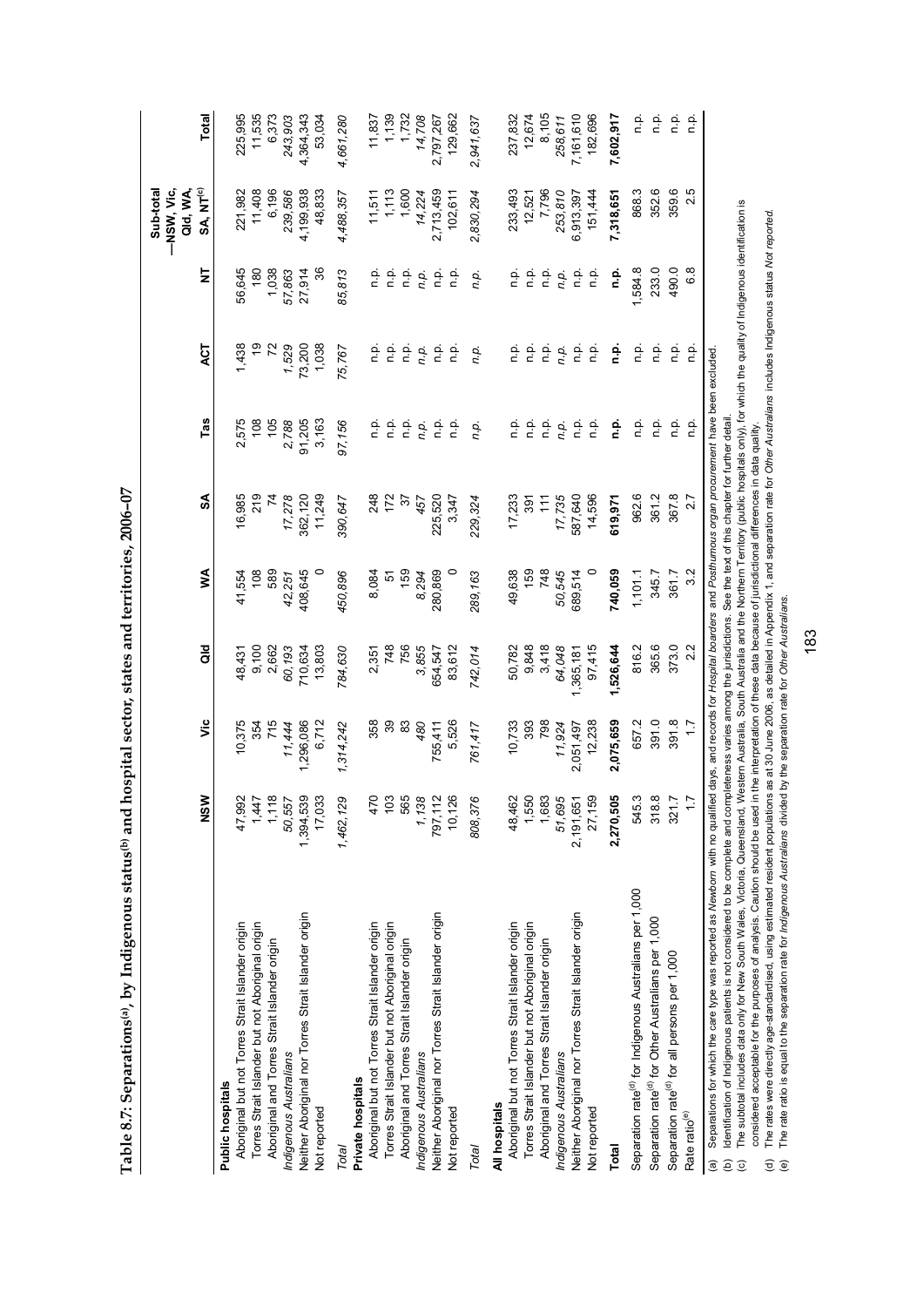Table 8.8: Overnight separations<sup>(a)</sup>, by Indigenous status<sup>(b)</sup> and hospital sector, states and territories, 2006-07 **Table 8.8: Overnight separations(a), by Indigenous status(b) and hospital sector, states and territories, 2006–07** 

|                                                                                                                                                                                              |                 |                 |                |               |                   |         |               |               | -NSW, Vic,<br>Qld, WA,<br>Sub-total |                |
|----------------------------------------------------------------------------------------------------------------------------------------------------------------------------------------------|-----------------|-----------------|----------------|---------------|-------------------|---------|---------------|---------------|-------------------------------------|----------------|
|                                                                                                                                                                                              | NSM             | ۶Ë              | as<br>G        | ≸             | SA                | Tas     | <b>ACT</b>    | Ż             | SA, NT <sup>(c)</sup>               | Total          |
| Public hospitals                                                                                                                                                                             |                 |                 |                |               |                   |         |               |               |                                     |                |
| Aboriginal but not Torres Strait Islander origin                                                                                                                                             | 25,748          | 4,470           | 21,162         | 20,049        | 7,254             | 1,167   | 528           | 18,582        | 97,265                              | 98,960         |
| Torres Strait Islander but not Aboriginal origin                                                                                                                                             | 511             | 122             | 3,468          | $\mathcal{L}$ | 5                 |         |               | $\mathcal{L}$ | 4,299                               | 4,374          |
| Aboriginal and Torres Strait Islander origin                                                                                                                                                 | 759             | 316             | 1,426          | 233           | $\ddot{4}$        | ე<br>გე | $\frac{1}{2}$ | 266           | 3,044                               | 3,153          |
| Indigenous Australians                                                                                                                                                                       | 27,018          | 4,908           | 26,056         | 20,354        | 7,352             | 1,282   | 597           | 18,920        | 104,608                             | 106,487        |
| Neither Aboriginal nor Torres Strait Islander origin                                                                                                                                         | 785,804         | 568,404         | 365,318        | 194,208       | 185,961           | 45,219  | 33,240        | 14,834        | 2,114,529                           | 2,192,988      |
| Not reported                                                                                                                                                                                 | 10,224          | 3,654           | 7,423          |               | 5,068             | 1,885   | 718           | 25            | 26,394                              | 28,997         |
| Total                                                                                                                                                                                        | 823,04E         | 576,966         | 398,797        | 214,562       | 198,381           | 48,386  | 34,555        | 33,779        | 2,245,531                           | 2,328,472      |
| Private hospitals                                                                                                                                                                            |                 |                 |                |               |                   |         |               |               |                                     |                |
| Aboriginal but not Torres Strait Islander origin                                                                                                                                             | 134             | 82              | 366            | 130           | 130               | n.p.    | n.p.          | n.p.          | 842                                 | 1,017          |
| Torres Strait Islander but not Aboriginal origin                                                                                                                                             | $\triangleq$    | $\overline{24}$ | 209            |               |                   | n.p.    | n.p.          | ۹.            | 287                                 | 300            |
| Aboriginal and Torres Strait Islander origin                                                                                                                                                 | $\tilde{\circ}$ | 39              | $\overline{z}$ | 26            | $\frac{8}{3}$     | ف<br>م  | ف۔<br>p       | p.<br>C       | 220                                 | 279            |
| Indigenous Australians                                                                                                                                                                       | 241             | 145             | 645            | 159           | 159               | n.p.    | n.p.          | n.p.          | 1,349                               | 1,596          |
| Neither Aboriginal nor Torres Strait Islander origin                                                                                                                                         | 256,210         | 271,856         | 229,609        | 111,098       | 91,846            | q.      | n.p.          | م<br>ء        | 960,619                             | 997,413        |
| Not reported                                                                                                                                                                                 | 2,559           | 1,480           | 20,652         |               | 507               | n.p.    | n.p.          | غ             | 25,592                              | 33,927         |
| Total                                                                                                                                                                                        | 259,010         | 273,481         | 250,906        | 111,257       | 92,906            | n.p.    | n.p.          | n.p.          | 987,560                             | 1,032,936      |
| All hospitals                                                                                                                                                                                |                 |                 |                |               |                   |         |               |               |                                     |                |
| Aboriginal but not Torres Strait Islander origin                                                                                                                                             | 25,882          | 4,552           | 21,528         | 20,179        | 7,384             | n.p.    | n.p.          | n.p.          | 98,107                              | 99,977         |
| Torres Strait Islander but not Aboriginal origin                                                                                                                                             | 551             | 146             | 3,677          | 75            | 65                | n.p.    | n.p.          |               |                                     | 4,674<br>3,432 |
| Aboriginal and Torres Strait Islander origin                                                                                                                                                 | 826             | 355             | 1,496          | 259           | 8                 | ف<br>م  | ؋             | ن في<br>م     | 4,586<br>3,264                      |                |
| Indigenous Australians                                                                                                                                                                       | 27,259          | 5,053           | 26,701         | 20,513        | 7,511             | n.p.    | n.p.          | n.p.          | 105,957                             | 108,083        |
| Neither Aboriginal nor Torres Strait Islander origin                                                                                                                                         | 1,042,014       | 840,260         | 594,927        | 305,306       | 277,807           | n.p.    | n.p.          | n.p.          | 3,075,148                           | 3,190,401      |
| Not reported                                                                                                                                                                                 | 12,783          | 5,134           | 28,075         |               | 5,969             | n.p.    | ف<br>ء        | م.<br>n       | 51,986                              | 62,924         |
| Total                                                                                                                                                                                        | 1,082,056       | 850,447         | 649,703        | 325,819       | 291,287           | n.p.    | n.p.          | ف<br>غ        | 3,233,091                           | 3,361,408      |
| Separation rate <sup>(d)</sup> for Indigenous Australians per 1,000                                                                                                                          | 252.6           | 221.4           | 284.8          | 366.4         | 354.7             | n.p.    | n.p.          | 380.6         | 298.6                               | ۹.<br>ב        |
| Separation rate <sup>(d)</sup> for Other Australians per 1,000                                                                                                                               | 152.1           | 160.4           | 156.9          | 154.6         | 170.7             | n.p.    | n.p.          | 125.6         | 156.8                               | ۹.             |
| Separation rate <sup>(d)</sup> for all persons per 1,000                                                                                                                                     | 153.8           | 160.7           | 159.8          | 160.7         | 173.3             | م.<br>P | n.p.          | 186.9         | 159.5                               | n.p.           |
| Rate ratio <sup>(e)</sup>                                                                                                                                                                    | $\ddot{ }$      | 14              | 1.8            | 2.4           | $\overline{2}$ .1 | n.p.    | n.p.          | 3.0           | $\frac{0}{1}$                       | n.p.           |
| Separations for which the care type was reported as Newborn with no qualified days, and records for Hospital boarders and Posthurnous organ procurement have been excluded.<br>$\widehat{a}$ |                 |                 |                |               |                   |         |               |               |                                     |                |

ldentification of Indigenous patients is not considered to be complete and completeness varies among the jurisdictions. See the text of this chapter for further detail. (b) Identification of Indigenous patients is not considered to be complete and completeness varies among the jurisdictions. See the text of this chapter for further detail.

The subtotal includes data for New South Wales, Victoria, Queensland, Western Australia, South Australia and the Northern Territory (public hospitals only), for which the quality of Indigenous identification is (c) The subtotal includes data for New South Wales, Victoria, Queensland, Western Australia, South Australia and the Northern Territory (public hospitals only), for which the quality of Indigenous identification is considered acceptable for the purposes of analysis. Caution should be used in the interpretation of these data because of jurisdictional differences in data quality.  $\widehat{e}$ 

(d) The rates were directly age-standardised, using estimated resident populations as at 30 June 2006, as detailed in Appendix 1, and separation rate for Other Australians includes Indigenous status Not reported. considered acceptable for the purposes of analysis. Caution should be used in the interpretation of these data because of jurisdictional differences in data quality.<br>The rates were directly age-standardised, using estimate  $\widehat{\sigma}$   $\widehat{\sigma}$ 

The rate ratio is equal to the separation rate for Indigenous Australians divided by the separation rate for Other Australians. (e) The rate ratio is equal to the separation rate for *Indigenous Australians* divided by the separation rate for *Other Australians.*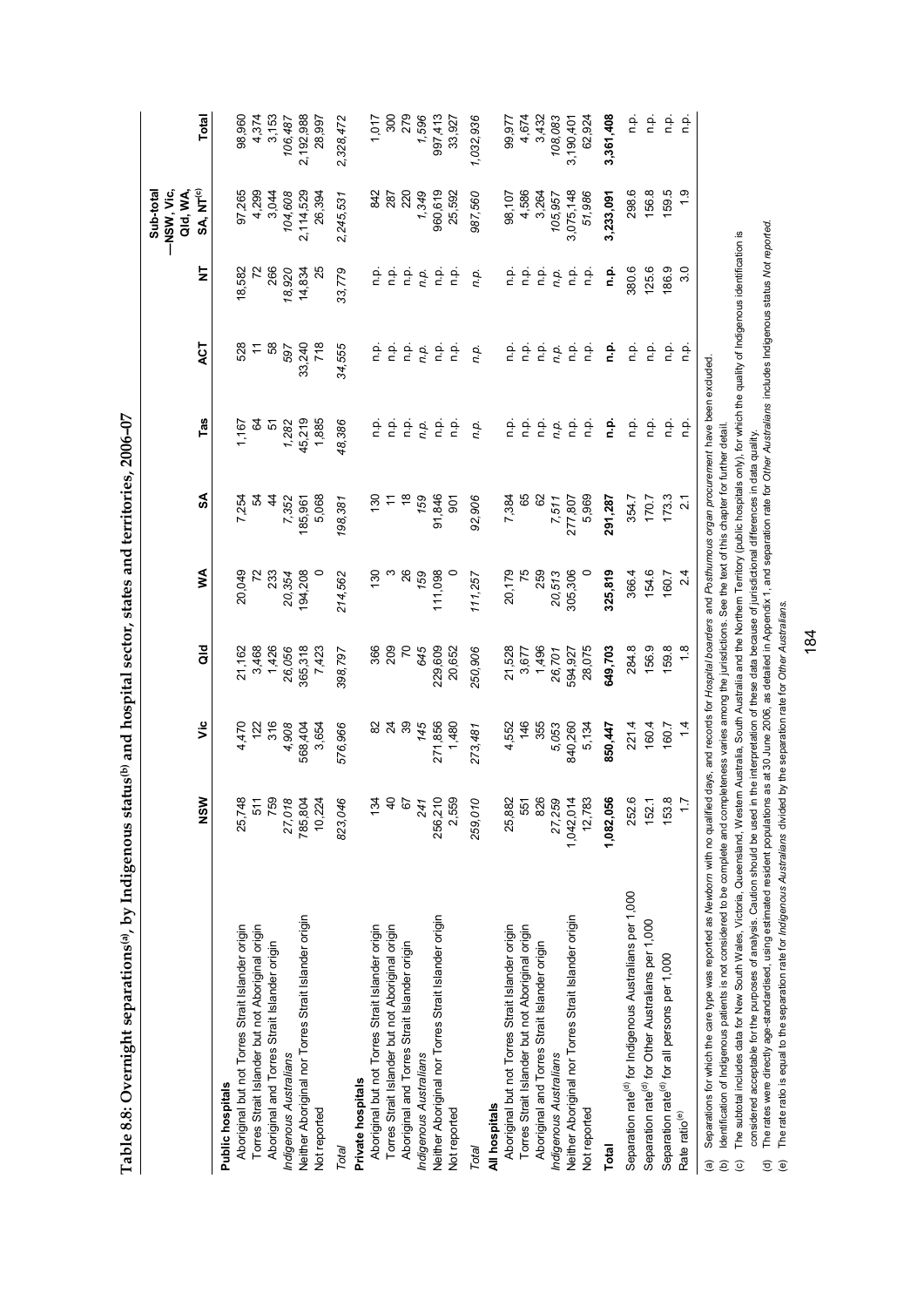| Age                     |            | Indigenous Australians |                        |                      | Other Australians <sup>(d)</sup> |                        |           | Total                |                        |
|-------------------------|------------|------------------------|------------------------|----------------------|----------------------------------|------------------------|-----------|----------------------|------------------------|
| dho.fo                  | Males      | Females                | Persons <sup>(e)</sup> | Males                | Females                          | Persons <sup>(e)</sup> | Males     | Females              | Persons <sup>(e)</sup> |
| Under 1                 | 5,114      | 3,947                  | 9,061                  | 75,179               | 54,619                           | 129,809                | 80,293    | 58,566               | 138,870                |
| $\overline{1}$          | 5,519      | 4,298                  | 9,817                  | 88,976               | 62,699                           | 151,675                | 94,495    | 66,997               | 161,492                |
| $5 - 14$                | 6,265      | 5,093                  | 11,358                 | 120,930              | 90,935                           | 211,866                | 27,195    | 96,028               | 223,224                |
| $15 - 24$               | 7,567      | 18,926                 | 26,493                 | 85,878               | 297,923                          | 483,802                | 93,445    | 316,849              | 510,295                |
| $25 - 34$               | 10,937     | 20,719                 | 31,656                 | 210,212              | 515,088                          | 725,306                | 221,149   | 535,807              | 756,962                |
| $35 - 44$               | 20,962     | 23,622                 | 44,584                 | 302,910              | 469,075                          | 772,351                | 323,872   | 492,697              | 816,935                |
| 45-54                   | 23,466     | 25,460                 | 48,926                 | 417,072              | 454,772                          | 871,849                | 440,538   | 480,232              | 920,775                |
| 55-64                   | 17,392     | 26,110                 | 43,502                 | 594,729              | 518,069                          | ,112,799               | 612,121   | 544,179              | 1,156,301              |
| $65 - 74$               | 9,979      | 11,815                 | 21,794                 | 615,597              | 517,036                          | 1,132,634              | 625,576   | 528,851              | 1,154,428              |
| 75 and over             | 2,928      | 3,691                  | 6,619                  | 725,756              | 746,932                          | 1,472,727              | 728,684   | 750,623              | ,479,346               |
| Total <sup>(c)(e)</sup> | 110,129    | 143,681                | 253,810                | 3,337,244            | 3,727,152                        | 7,064,841              | 3,447,373 | 3,870,833            | 7,318,651              |
|                         | $\ddot{ }$ | $\ddot{a}$             |                        | $\ddot{\phantom{a}}$ | $\ddot{\cdot}$                   | $\ddot{ }$             |           | $\ddot{\phantom{a}}$ |                        |

| $\frac{1}{2}$<br>$\ddot{\phantom{a}}$ |
|---------------------------------------|
|                                       |
|                                       |
|                                       |
|                                       |
|                                       |
|                                       |
|                                       |
|                                       |
|                                       |
|                                       |
|                                       |
|                                       |
|                                       |
|                                       |
| l                                     |
|                                       |
| $\overline{a}$                        |
|                                       |
|                                       |
|                                       |
| しょう こうりょう うちょう うちょうそう                 |
| ı                                     |
|                                       |
| ו<br>ו                                |
|                                       |
|                                       |
|                                       |
|                                       |
|                                       |
|                                       |
|                                       |
|                                       |
| <br> <br>                             |
|                                       |
|                                       |
| l                                     |
|                                       |
| í                                     |
| ֘֝֕<br>j<br>I                         |
|                                       |
|                                       |
| ׇ֚֘֡                                  |
| ׇׅ֘֝֬                                 |

Separations for which the care type was reported as Newborn with no qualified days, and records for Hospital boarders and Posthurnous organ procurement have been excluded.<br>Identification of Indigenous patients is not consi (a) Separations for which the care type was reported as *Newborn* with no qualified days, and records for *Hospital boarders* and *Posthumous organ procurement* have been excluded.

(b) Identification of Indigenous patients is not considered to be complete and completeness varies among the jurisdictions. See the text of this chapter for further detail.  $\widehat{\mathbb{E}}\ \widehat{\mathbb{E}}\ \widehat{\mathbb{C}}$ 

The table includes data only for New South Wales, Victoria, Queensland, Western Australia, South Australia and the Northern Territory (public hospitals only), for which the quality of Indigenous<br>identification is considere (c) The table includes data only for New South Wales, Victoria, Queensland, Western Australia, South Australia and the Northern Territory (public hospitals only), for which the quality of Indigenous identification is considered acceptable for the purposes of analysis. Caution should be used in the interpretation of these data due to jurisdictional differences in data quality.

The Other Australians category includes separations for which Indigenous status was not reported. (d) The *Other Australians* category includes separations for which Indigenous status was not reported.  $\widehat{\sigma}$ 

Includes separations for which sex and/or age group were not reported. (e) Includes separations for which sex and/or age group were not reported.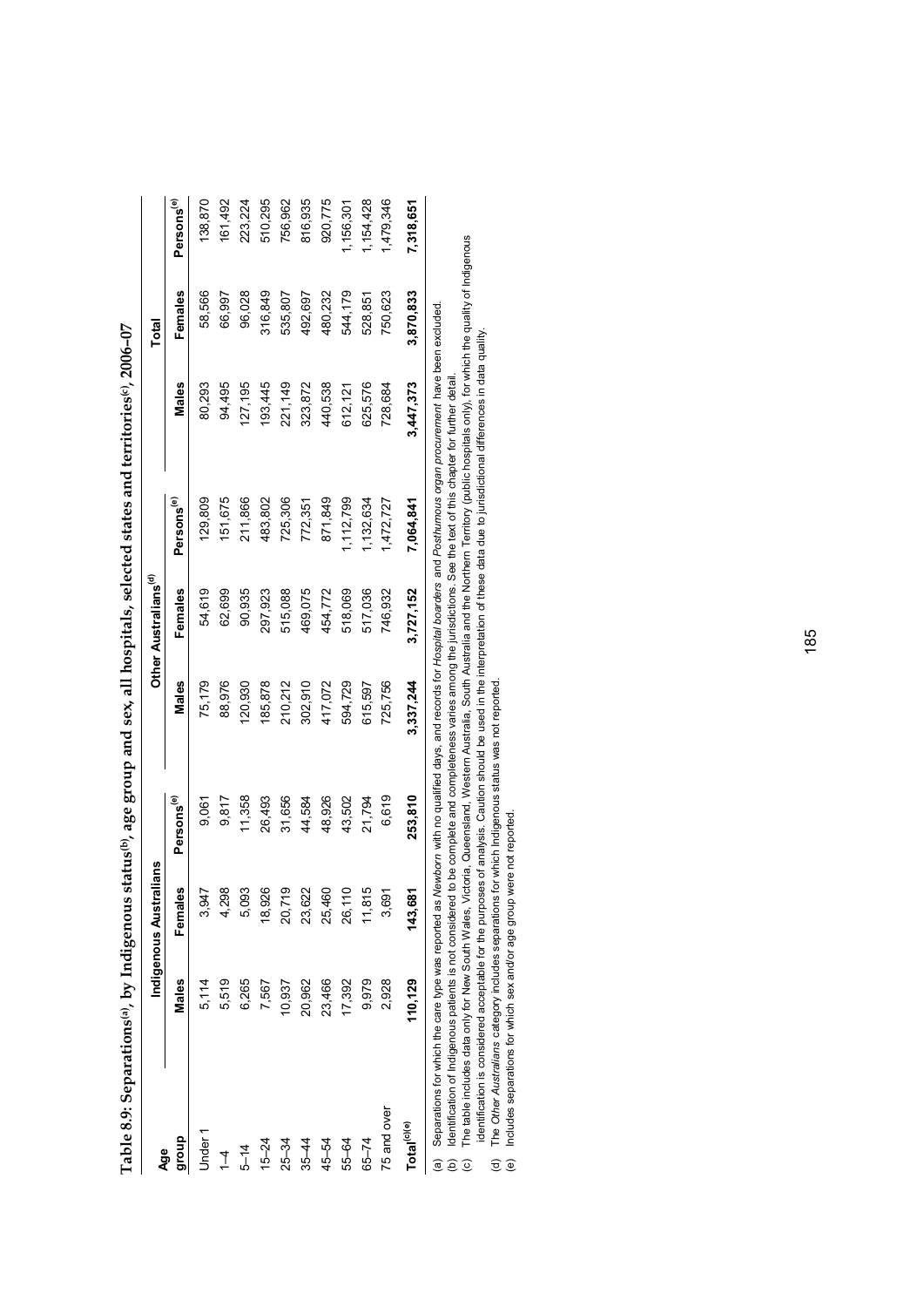

**Separations per 1,000** 

Separations per 1,000

Figure 8.1: Separations per 1,000 population, by age group, sex and reported Indigenous status, all hospitals, selected states and territories,<br>2006-07 **Figure 8.1: Separations per 1,000 population, by age group, sex and reported Indigenous status, all hospitals, selected states and territories, 2006–07** 

*Notes*

<sup>1.</sup> Separations for which the care type was reported as Newborn with no qualified days, and records for Hospital boarders and Posthumous organ procurement have been excluded. 1. Separations for which the care type was reported as *Newborn* with no qualified days, and records for *Hospital boarders* and *Posthumous organ procurement* have been excluded.

<sup>2.</sup> Separations per 1000 population for Other males and Other females include separations for which Indigenous status was Not reported. 2. Separations per 1,000 population for *Other males* and *Other females* include separations for which Indigenous status was *Not reported.*

<sup>3.</sup> The figure includes data for New South Wales, Victoria, Queensland, Western Australia, South Australia and the Northern Territory (public hospitals only), for which the quality of<br>Indigenous identification is considered Indigenous identification is considered acceptable for the purposes of analysis. Caution should be used in the interpretation of these data due to jurisdictional differences in data quality. 3. The figure includes data for New South Wales, Victoria, Queensland, Western Australia, South Australia and the Northern Territory (public hospitals only), for which the quality of

<sup>4.</sup> The figure contains crude rates based on 30 June 2006 estimated resident populations. 4. The figure contains crude rates based on 30 June 2006 estimated resident populations.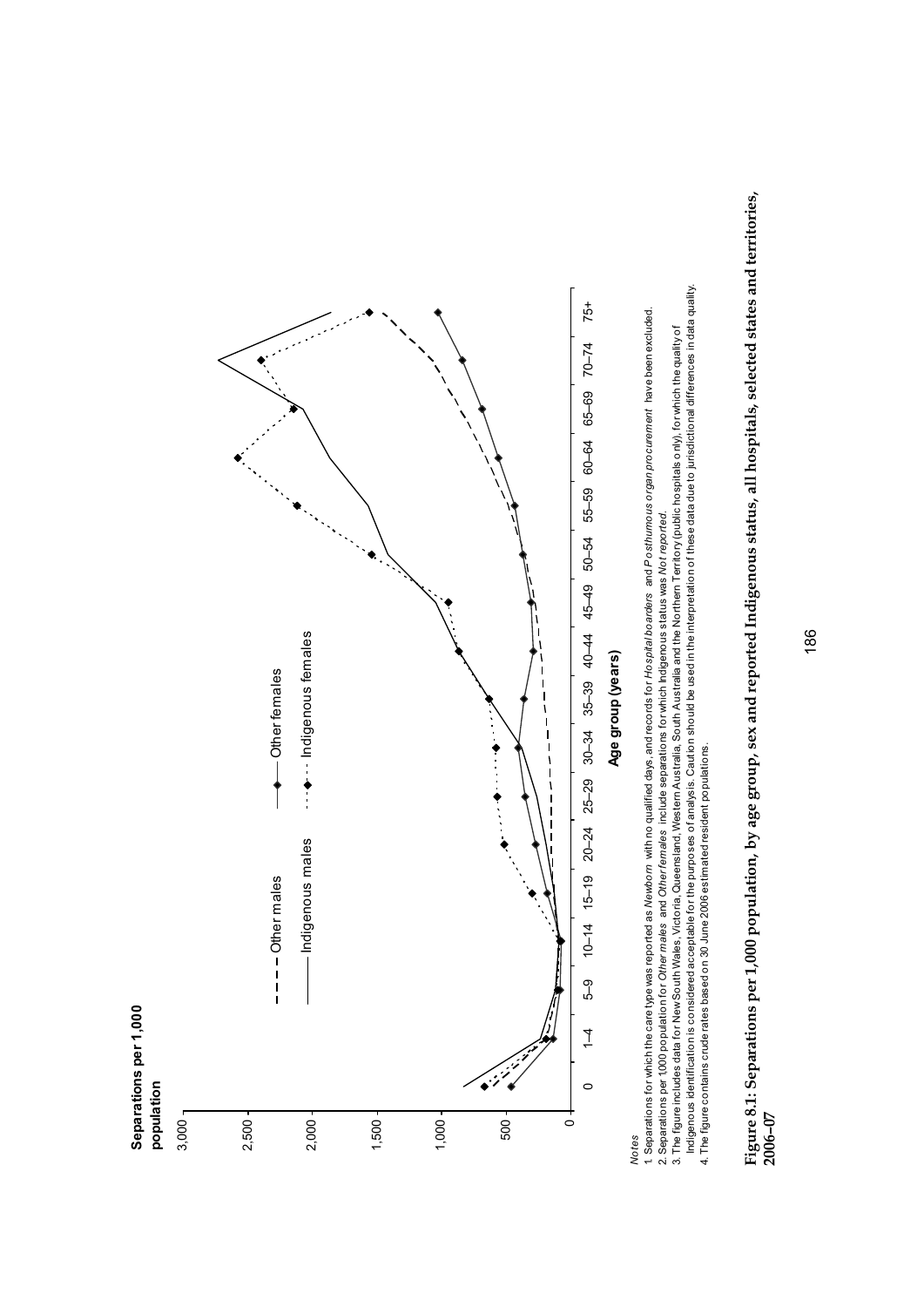|                                      |                  | Separations       |               |                         | Separations per 1,000 population <sup>(b)</sup> |                |
|--------------------------------------|------------------|-------------------|---------------|-------------------------|-------------------------------------------------|----------------|
| Country/region                       | Public hospitals | Private hospitals | All hospitals | <b>Public hospitals</b> | Private hospitals                               | All hospitals  |
| Oceania (total)                      | 3,461,415        | 2,252,276         | 5,713,691     | 686.4                   | 151.6                                           | 378.7          |
| Australia                            | 3,330,602        | 2,198,170         | 5,528,772     | 226.2                   | 153.4                                           | 379.6          |
| New Zealand                          | 86,193           | 41,898            | 128,091       | 214.9                   | 98.4                                            | 313.2          |
| Ë                                    | 16,736           | 4,761             | 21,497        | 383.0                   | 96.5                                            | 479.4          |
| Samoa                                | 10,200           | 377               | 10,577        | 686.4                   | 21.7                                            | 708.1          |
| North-West Europe (total)            | 403,540          | 249,940           | 653,480       | 193.8                   | 110.4                                           | 304.2          |
| United Kingdom & Ireland             | 315,435          | 196,608           | 512,043       | 191.8                   | 109.8                                           | 301.6          |
| Germany                              | 36,441           | 21,556            | 57,997        | 202.3                   | 110.0                                           | 312.3<br>298.4 |
| Netherlands                          | 29,734           | 16,735            | 46,469        | 191.4                   | 106.9                                           |                |
| Southern and Eastern Europe (total)  | 352,159          | 137,043           | 489,202       | 228.4                   | 89.1                                            | 317.5<br>352.3 |
| <b>Italy</b>                         | 107,428          | 55,990            | 163,418       | 238.4                   | 113.9                                           |                |
| Greece                               | 69,390           | 19,121            | 88,511        | 255.0<br>194.1<br>238.1 | 89.8                                            | 344.8          |
| Poland                               | 21,539<br>22,218 | 10,860            | 32,399        |                         | 98.6<br>98.0<br>76.0                            | 292.7<br>322.7 |
| Malta                                |                  | 7,799             | 30,017        |                         |                                                 |                |
| Croatia                              | 20,819           | 6,532             | 27,351        | 234.3                   |                                                 | 310.3          |
| Middle East and North Africa (total) | 90,135           | 27,098            | 117,233       | 322.4                   | 89.5                                            | 411.9          |
| Lebanon                              | 33,665           | 7,814<br>7,614    | 41,479        | 386.2                   | 75.7                                            | 461.8          |
| Egypt                                | 15,260           |                   | 22,874        | 279.1                   | 116.9                                           | 396.0          |
| South-East Asia (total)              | 105,686          | 43,147            | 148,833       | 204.7                   | 74.6                                            | 279.3          |
| Vietnam                              | 35,068           | 9,974             | 45,042        | 214.5<br>255.0          | 50.5<br>57.4                                    | 265.0<br>312.4 |
| Philippines                          | 26,281           | 7,120             | 33,401        |                         |                                                 |                |
| Malaysia                             | 11,710           | 11,285            | 22,995        | 141.7                   | 119.0                                           | 260.7          |
| North-East Asia (total)              | 50,032           | 34,376            | 84,408        | 148.5                   | 93.9                                            | 242.4          |
| China                                | 32,274           | 16,225            | 48,499        | 161.9                   |                                                 |                |
| Hong Kong & Macau                    | 7,076            | 8,992             | 16,068        |                         | 77.5<br>150.7                                   | 239.4<br>278.5 |
| Southern and Central Asia (total)    | 54,887           | 25,766            | 80,653        | 228.0                   | 101.9                                           | 329.9          |
| India                                | 27,668           | 14,890            | 42,558        | 207.4                   | 106.2                                           | 313.6          |
| Sri Lanka                            | 14,618           | 7,714             | 22,332        | 216.1                   | 101.3                                           | 317.4          |
| The Americas (total)                 | 37,237           | 25,121            | 62,358        | 213.3                   | 129.2                                           | 342.5          |
| USA                                  | 9,757            | 10,196            | 19,953        | 177.3                   | 167.3                                           | 344.6          |
| Canada                               | 5,620            | 5,324             | 10,944        | 207.3                   | 163.9                                           | 371.2          |
| Chile                                | 7,021            | 2,412             | 9,433         | 251.2                   | 77.2                                            | 328.3          |
| Sub-Saharan Africa (total)           | 37,181           | 26,633            | 63,814        | 216.3                   | 141.3                                           | 357.7          |
| South Africa                         | 14,423           | 15,906            | 30,329        | 154.4                   | 152.6                                           | 307.0          |
| Overseas (total)                     | 1,261,670        | 623,230           | 1,884,900     | 217.1                   | <b>98.8</b>                                     | 315.9          |
| Not stated or inadequately described | 69,008           | 120,237           | 189,245       |                         |                                                 |                |
| Total                                | 4,661,280        | 2,941,637         | 7,602,917     | 228.2                   | 142.6                                           | 370.8          |

Table 8.10: Separations<sup>(a)</sup>, by selected country/region of birth and hospital sector, Australia, 2006-07 **Table 8.10: Separations(a), by selected country/region of birth and hospital sector, Australia, 2006–07** (a) Separations for which the care type was reported as *Newborn* with no qualified days, and records for *Hospital boarders* and *Posthumous organ procurement* have been excluded.

(b) The rates were directly age-standardised as detailed in Appendix 1. . Not applicable.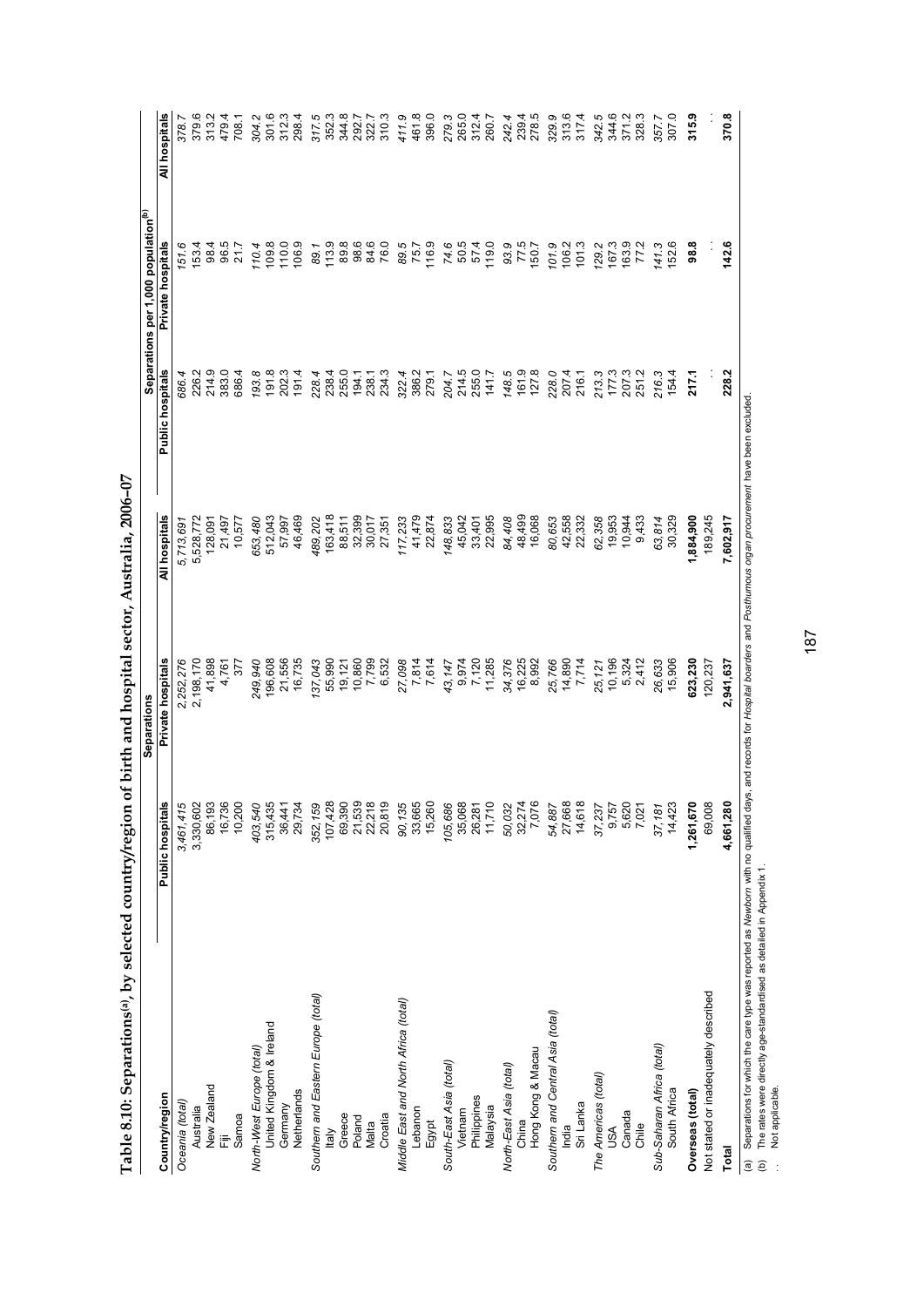| Table 8.11: Selected separation statistics(a), by same-day status, hospital sector, and state and territory of usual residence, 2006-07 |                    |               |               |               |               |               |               |               |                         |
|-----------------------------------------------------------------------------------------------------------------------------------------|--------------------|---------------|---------------|---------------|---------------|---------------|---------------|---------------|-------------------------|
|                                                                                                                                         | MS<br>N            | ئ             | ਰ<br>ਹ        | ⋚             | ઙే            | Tas           | 75A           | 5             | $\frac{Total^{(b)}}{2}$ |
| All separations                                                                                                                         |                    |               |               |               |               |               |               |               |                         |
| Separations                                                                                                                             | 2,306,218          | 2,057,381     | ,501,304      | 740,068       | 614,542       | ءِ<br>ء       | ءِ<br>ء       | ف<br>أ        | 7,570,847               |
| Separations not within state of residence (%)                                                                                           |                    |               |               |               |               | n.p.          | n.p.          | n.p.          |                         |
| Proportion of separations public patients (%)                                                                                           | ŗ9                 | 55            | 49            | $\tilde{c}$   | 55            | n.p.          | n.p.          | n.p.          | 54                      |
| Separation rate <sup>(c)</sup>                                                                                                          | 323.8              | 384.6         | 362.0         | 356.8         | 361.8         | n.p.          | n.p.          | n.p.          | 353.6                   |
| Standardised separation rate ratio (SRR)                                                                                                | 0.92               | 1.09          | 1.02          | $\frac{5}{1}$ | 1.02          | ن<br>ء        | n.p.          | n.p.          |                         |
| 95% confidence interval of SRR                                                                                                          | $0.92 - 0.92$      | $1.09 - 1.09$ | $1.02 - 1.02$ | $1.01 - 1.01$ | $1.02 - 1.02$ | n.p.          | n.p.          | n p.          |                         |
| Same-day separations                                                                                                                    |                    |               |               |               |               |               |               |               |                         |
| Separations                                                                                                                             | 1,212,589          | 1,214,826     | 862,641       | 415,032       | 327,128       | ن<br>ص        | ن<br>غ        | ف<br>ء        | 4,226,375               |
| Separations not within state of residence (%)                                                                                           |                    |               |               |               |               | n.p.          | n.p.          | n.p.          |                         |
| Proportion of separations public patients (%)                                                                                           | 4,                 | S             | $\frac{2}{3}$ | 56            | 52            | ن<br>ح        | n.p.          | n.p.          | $\overline{6}$          |
| Separation rate <sup>(c)</sup>                                                                                                          | 170.1              | 2274          | 207.4         | 199.0         | 192.6         | o.<br>C       | n.p.          | n.p.          | 197.2                   |
| Standardised separation rate ratio (SRR)                                                                                                | 0.86               | 1.15          | 1.05          | $\frac{5}{1}$ | 0.98          | ءِ<br>ء       | n.p.          | n p.          |                         |
| 95% confidence interval of SRR                                                                                                          | $0.86 - 0.86$      | $1.15 - 1.15$ | $1.05 - 1.05$ | $1.01 - 1.01$ | $0.98 - 0.98$ | ن<br>ع        | n.p.          | ن<br>ء        |                         |
| Overnight separations                                                                                                                   |                    |               |               |               |               |               |               |               |                         |
| Separations                                                                                                                             | 1,093,629          | 842,555       | 638,663       | 325,036       | 287,414       | 75,287        | 40,685        | 39,082        | 3, 344, 472             |
| Separations not within state of residence (%)                                                                                           |                    |               |               |               |               |               |               |               |                         |
| Proportion of separations public patients (%)                                                                                           | <u>ଟ</u>           | 59            | 58            | 58            | 59            | 89            | CO            | 8             | 59                      |
| Separation rate <sup>(c)</sup>                                                                                                          | 153.6              | 157.2         | 154.7         | 157.8         | 169.2         | 146.3         | 128.8         | 214.4         | 156.5                   |
| Standardised separation rate ratio (SRR)                                                                                                | 0.98               | 1.00          | 0.99          | $-1.07$       | 1.08          | 0.93          | 0.82          | 137           |                         |
| 95% confidence interval of SRR                                                                                                          | $0.98 - 0.98$      | $1.00 - 1.00$ | $0.99 - 0.99$ | $1.01 - 1.01$ | $1.08 - 1.08$ | $0.92 - 0.94$ | $0.81 - 0.83$ | $1.36 - 1.38$ |                         |
| Public hospitals                                                                                                                        |                    |               |               |               |               |               |               |               |                         |
| Separations                                                                                                                             | 1,475,083          | 1,297,123     | 783,551       | 450,843       | 388,826       | 98,378        | 60,577        | 83,725        | 4,638,798               |
| Separations not within state of residence (%)                                                                                           |                    |               |               |               |               |               |               |               |                         |
| Proportion of separations public patients (%)                                                                                           | $\frac{1}{\infty}$ | 88            | 95            | 89            | 2             | 8             | 88            | 5             | 86                      |
| Separation rate <sup>(c)</sup>                                                                                                          | 207.8              | 243.5         | 189.9         | 2184          | 231.5         | 191.0         | 195.1         | 4674          | 217.7                   |
| Standardised separation rate ratio (SRR)                                                                                                | 0.95               | 1.12          | 0.87          | 1,00          | 1.06          | 0.88          | 0.90          | 2.15          |                         |
| 95% confidence interval of SRR                                                                                                          | $0.95 - 0.95$      | $1.12 - 1.12$ | $0.87 - 0.87$ | $1.00 - 1.00$ | $1.06 - 1.06$ | $0.87 - 0.89$ | $0.89 - 0.91$ | $2.14 - 2.16$ |                         |
| Private hospitals                                                                                                                       |                    |               |               |               |               |               |               |               |                         |
| Separations                                                                                                                             | 831,135            | 760,258       | 717,753       | 289,225       | 225,716       |               | ن<br>ء        | ءِ<br>ء       | 2,932,049               |
| Separations not within state of residence (%)                                                                                           |                    |               |               |               |               |               | n.p.          | ن<br>ء        |                         |
| Proportion of separations public patients (%)                                                                                           |                    |               |               |               |               | ن<br>ء        | ρ.<br>Γ       | ن<br>ء        | $\sim$                  |
| Separation rate <sup>(c)</sup>                                                                                                          | 116.0              | 141.1         | 172.1         | 1384          | 130.3         |               | ρ.<br>Γ       | n p.          | 135.9                   |
| Standardised separation rate ratio (SRR)                                                                                                | 0.85               | 1.04          | 127           | 1.02          | 0.96          | ن<br>ص        |               | n.p.          |                         |
| 95% confidence interval of SRR                                                                                                          | $0.85 - 0.85$      | $1.04 - 1.04$ | $1.27 - 1.27$ | $1.02 - 1.02$ | $0.96 - 0.96$ | ف<br>n        | ن في<br>فات   | n.p.          |                         |

(a) Separations for which the care type was reported as *Newborn w*ith no qualified days, and records for *Hospital boarders* and *Postfurnous organ procurement* have been excluded.<br>(b) Includes otherterritories and exclu

*Newborn* with no qualified days, and records for *Hospital boarders* and *Posthumous organ procurement* have been excluded.

(a) Separations for which the care type was reported as

(b) Includes other territories and excludes overseas residents and unknown state of residence. (c) Rates per 1,000 population were directly age-standardised as detailed in Appendix 1.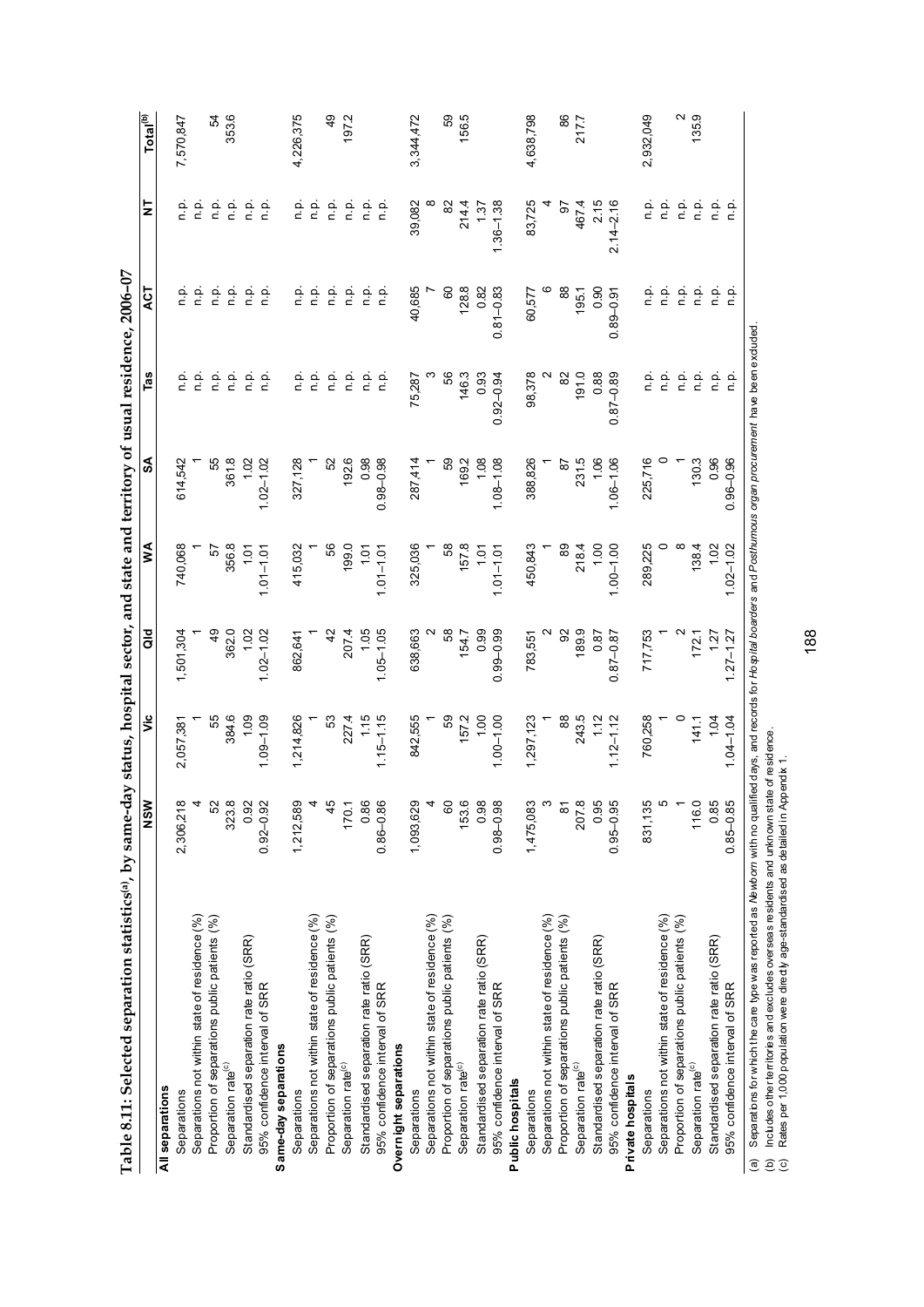| 2006-07                                       |               |                                              |                 |                |               |                      |
|-----------------------------------------------|---------------|----------------------------------------------|-----------------|----------------|---------------|----------------------|
|                                               | Major Cities  | Inner Regional                               | Outer Regional  | <b>Remote</b>  | Very Remote   | Total <sup>(b)</sup> |
| All separations                               |               |                                              |                 |                |               |                      |
| Separations                                   | 5,119,133     | 1,516,741                                    | 738,564         | 117,190        | 76,089        | 7,570,847            |
| Proportion of separations public patients (%) | SO            | 5                                            | 65              | 77             | 8             | 54                   |
| Separation rate <sup>(c)</sup>                | 356.3         | 351.0                                        | 365.9           | 387.0          | 504.5         | 357.0                |
| Standardised separation rate ratio (SRR)      | 1.00          | 0.98                                         | 1.02            | 1.08           | 1.41          |                      |
| 95% confidence interval of SRR                | $1.00 - 1.00$ | $0.98 - 0.98$                                | $1.02 - 1.02$   | $1.07 - 1.09$  | $1.40 - 1.42$ |                      |
| Same-day separations                          |               |                                              |                 |                |               |                      |
| Separations                                   | 2,966,900     | 789,360                                      | 375,092         | 56,305         | 37,612        | 4,226,375            |
| Proportion of separations public patients (%) | 46            | S3                                           | 62              | 78             | 89            | 49                   |
| Separation rate <sup>(c)</sup>                | 207.1         | 180.7                                        | 183.2           | 181.3          | 251.1         | 199.0                |
| Standardised separation rate ratio (SRR)      | 1.04          | 0.91                                         | 0.92            | 0.91           | 1.26          |                      |
| 95% confidence interval of SRR                | $1.04 - 1.04$ | $0.91 - 0.91$                                | $0.92 - 0.92$   | $0.90 - 0.92$  | $1.25 - 1.27$ |                      |
| Overnight separations                         |               |                                              |                 |                |               |                      |
| Separations                                   | 2, 152, 233   | 727,381                                      | 363,472         | 60,885         | 38,477        | 3,344,472            |
| Proportion of separations public patients (%) | 99            | <u>င်</u>                                    | $\tilde{\circ}$ | $\overline{z}$ | 8             | 89                   |
| Separation rate <sup>(c)</sup>                | 149.2         |                                              | 182.7           | 205.7          | 253.5         | 158.0                |
| Standardised separation rate ratio (SRR)      | 0.94          | $\begin{array}{c} 770.3 \\ 1.08 \end{array}$ | 1.16            | 1.30           | 1.60          |                      |
| 95% confidence interval of SRR                | $0.94 - 0.94$ | $1.08 - 1.08$                                | $1.16 - 1.16$   | $1.29 - 1.31$  | $1.58 - 1.62$ |                      |
| Public hospitals                              |               |                                              |                 |                |               |                      |
| Separations                                   | 2,920,720     | 1,002,612                                    | 548,502         | 95,188         | 69,020        | 4,638,798            |
| Proportion of separations public patients (%) | $\frac{8}{2}$ | 85                                           | 86              | $\overline{6}$ | 96            | 86                   |
| Separation rate <sup>(c)</sup>                | 204.0         |                                              | 273.2<br>1.24   | 314.6          | 454.1         | 219.8                |
| Standardised separation rate ratio (SRR)      | 0.93          | 235.1<br>1.07                                |                 | 1.43           | 2.07          |                      |
| 95% confidence interval of SRR                | $0.93 - 0.93$ | $1.07 - 1.07$                                | $1.24 - 1.24$   | $1.42 - 1.44$  | $2.05 - 2.09$ |                      |
| Private hospitals                             |               |                                              |                 |                |               |                      |
| Separations                                   | 2,198,413     | 514,129                                      | 190,062         | 22,002         | 7,069         | 2,932,049            |
| Proportion of separations public patients (%) |               |                                              |                 | $\frac{4}{3}$  | $\frac{6}{5}$ | $\mathbf{\Omega}$    |
| Separation rate <sup>(c)</sup>                | 152.3         | 115.9                                        |                 | 72.4           | 50.4          | 137.3                |
| Standardised separation rate ratio (SRR)      | 111           | 0.84                                         | 92.6<br>0.67    | 0.53           | 0.37          |                      |
| 95% confidence interval of SRR                | $1.11 - 1.11$ | $0.84 - 0.84$                                | $0.67 - 0.67$   | $0.52 - 0.54$  | $0.36 - 0.38$ |                      |
|                                               |               |                                              |                 |                |               |                      |

Table 8.12: Selected separation statistics(a), by same-day status, hospital sector, and Remoteness Area of usual residence, all hospitals, Australia, **Table 8.12: Selected separation statistics(a), by same-day status, hospital sector, and Remoteness Area of usual residence, all hospitals, Australia,** 

(a) Separations for which the care type was reported as Me worn with no qualified days, and records for *Hospital boarders* and Posthu*mous organ procuremen*t have been exduded.<br>(b) Includes unknown remoteness area and exc (a) Separations for which the care type was reported as *Newborn* with no qualified days, and records for *Hospital boarders* and *Posthumous organ procurement* have been excluded.

(b) Includes unknown remoteness area and excludes overseas residents and unknown state of residence.

(c) Rates per 1,000 population were directly age-standardised as detailed in Appendix 1.